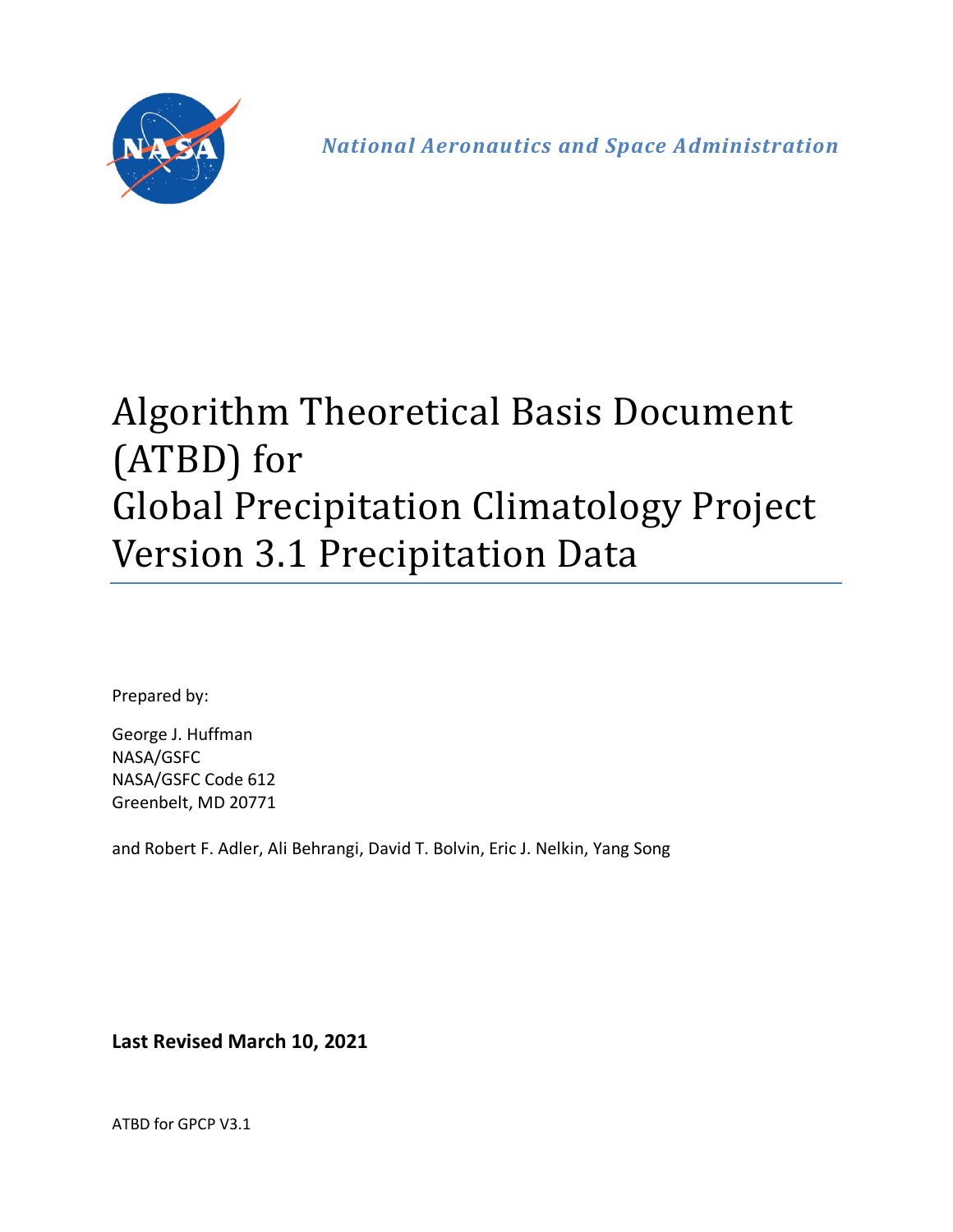# Revision History

| <b>Revision Date</b> | <b>Changes</b>                          | <b>Author</b>  |
|----------------------|-----------------------------------------|----------------|
| March 14, 2019       | Original                                | George Huffman |
| July 29, 2020        | Version 3.1                             | George Huffman |
| December 10, 2020    | <b>Update MCTG Reference</b>            | George Huffman |
| March 10, 2021       | Add probability of liquid/solid formula | George Huffman |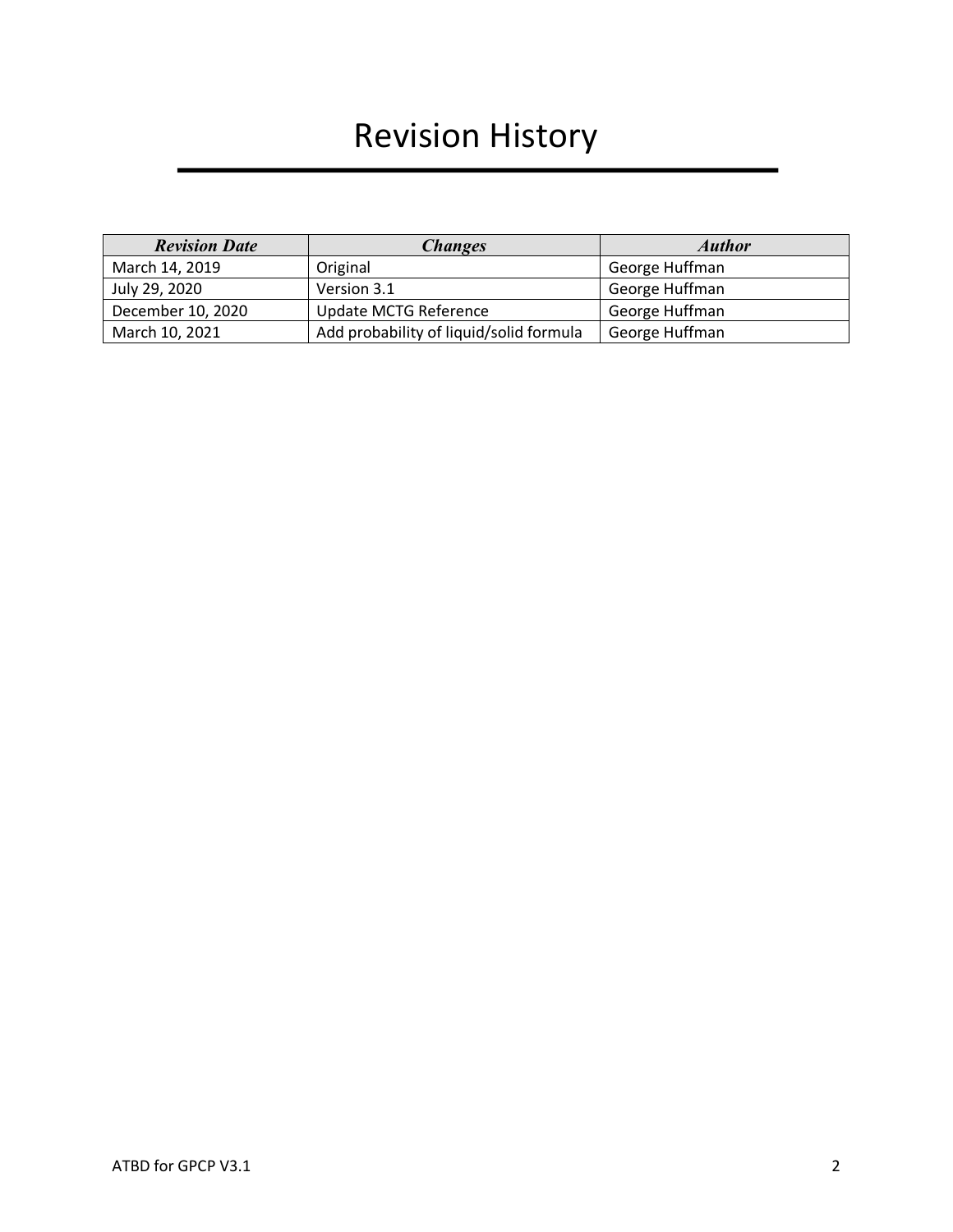# **Table of Contents**

# Contents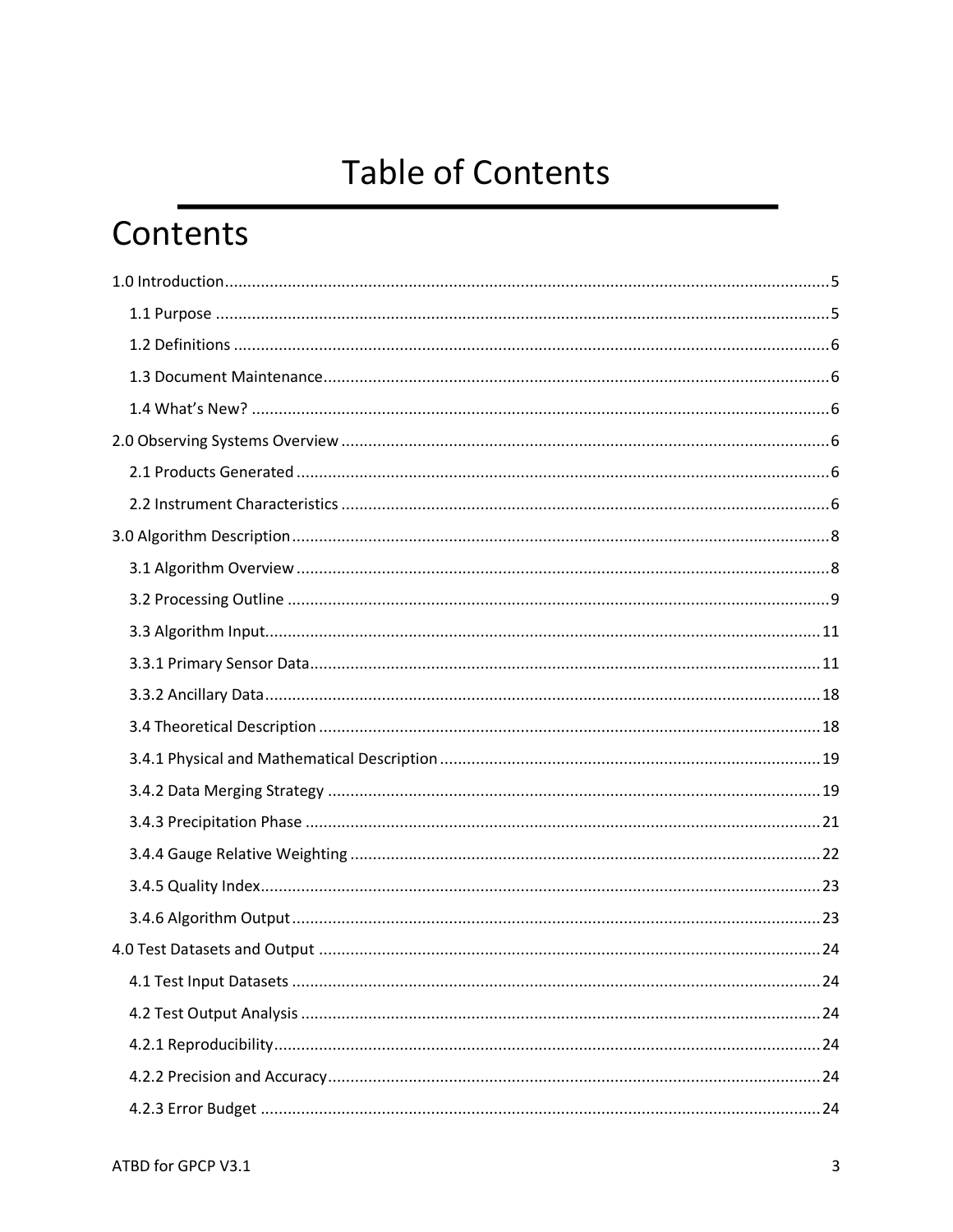# **Tables**

| Table 2: Geosynchronous satellites contributing to the GridSat IR data archive that PERSIANN |  |
|----------------------------------------------------------------------------------------------|--|
|                                                                                              |  |

# **Figures**

| Figure 1a: Processing steps required to produce GPCP for the SSMI/SSMIS period. Names in     |  |
|----------------------------------------------------------------------------------------------|--|
|                                                                                              |  |
| Figure 1b: Processing steps required to produce GPCP for the pre-SSMI period. Names in boxes |  |
|                                                                                              |  |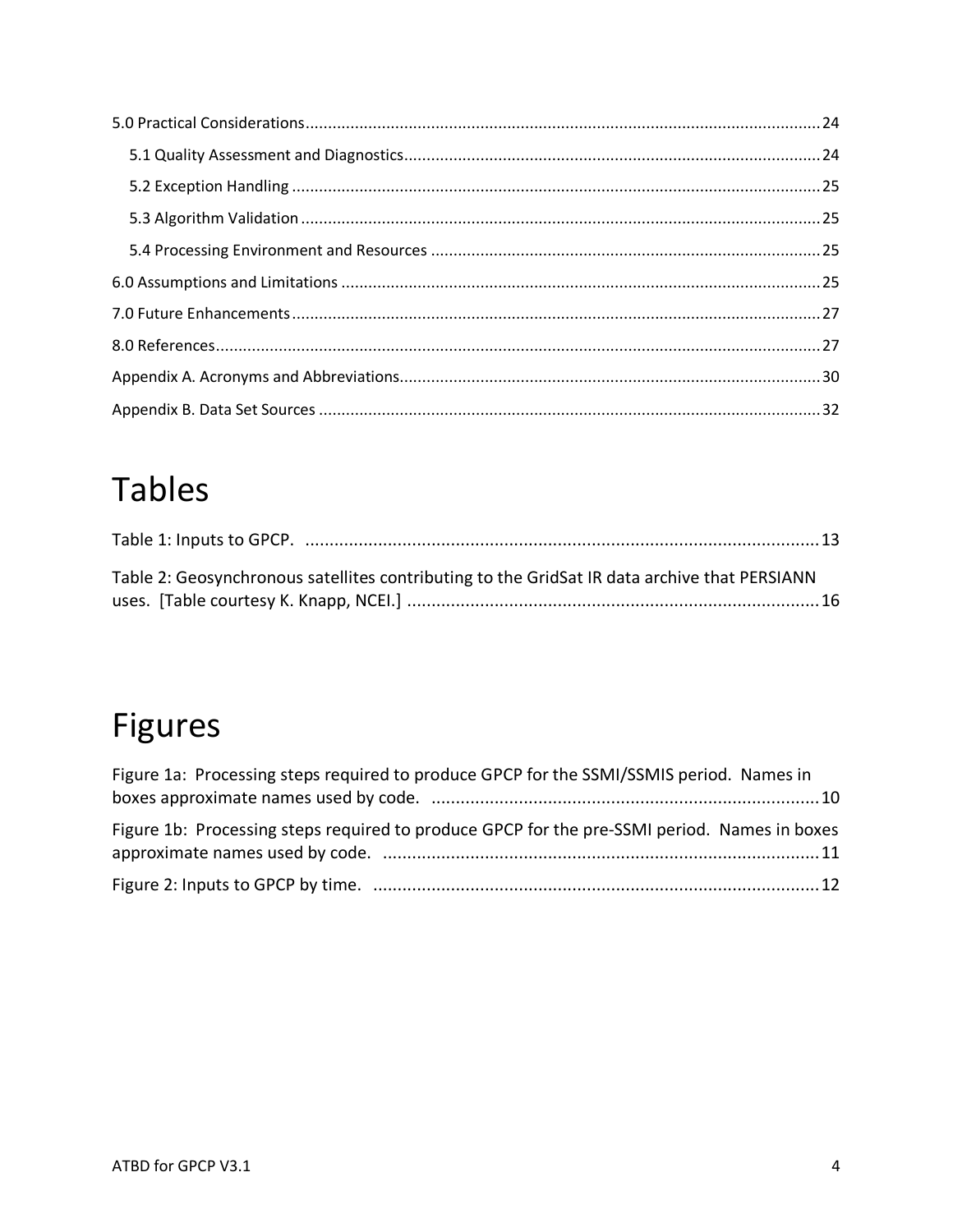# 1.0 Introduction

Precipitation observations are critical to many applications including drought monitoring, flash floods, crop forecasting, disease prediction, and ocean salinity studies. Surface precipitation gauges (hereafter simply "gauges") are the primary source of direct precipitation observations. Unfortunately, these gauges are point measurements and much of the globe is sparsely covered, especially in underdeveloped countries and areas of low population density. Furthermore, with the exception of a few buoy arrays, there are no precipitation gauge observations over the open ocean. Satellites seek to mitigate the limitations of rain gauge observations by estimating precipitation over land and ocean for most, or all, of the entire globe. When converted to gridded precipitation estimates, the satellite observations facilitate a multitude of studies, including those on the larger space-time scales that gauge analyses typically cannot provide. To augment the satellite-based precipitation estimates, uniformly processed gauge analyses are incorporated to improve the land-based estimates.

The Global Precipitation Climatology Project (GPCP) is a community-based activity supported by the Global Water and Energy Exchange (GEWEX) project of the World Climate Research Programme (WCRP), focused on creating a global, long-term homogeneous record of gridded precipitation estimates and ancillary information for use in climate studies and other applications*.* GPCP Version 3 is the successor to the highly successful GPCP V2 data set. The current GPCP V3.1 products are at the monthly resolution with the daily and 3-hourly products to be developed next.

### 1.1 Purpose

The purpose of this document is to describe the algorithm used to create the Global Precipitation Climatology Project (GPCP) Version 3 Monthly Satellite-Gauge (SG) analysis. It was developed primarily under a NASA Making Earth Science Data Records for Use in Research Environments (MEaSUREs) program (PI: George Huffman, NASA GSFC) and is now upgraded under a current NASA MEaSUREs project (PI: Ali Behrangi, University of Arizona). The GPCP is computed as a contribution to the World Climate Research Program (WCRP) and Global Water and Energy Exchange (GEWEX) activities, and is part of the array of data sets describing the water and energy cycles of the planet. Prior versions of the GPCP analysis have been produced by a consortium of individual scientists at various government and university institutions and most recently as part of the NOAA Climate Data Record (CDR) Program. The current GPCP Monthly SG product described here blends precipitation estimates from polar-orbit passive microwave (PMW) satellites (SSMI, SSMIS), polar orbit infrared (IR) sounders (TOVS, AIRS), and geostationary IR satellites (GOES, MeteoSat, GMS, MTSat, and Himawari); and then combines in Global Precipitation Climatology Centre (GPCC) precipitation gauge analyses, the Tropical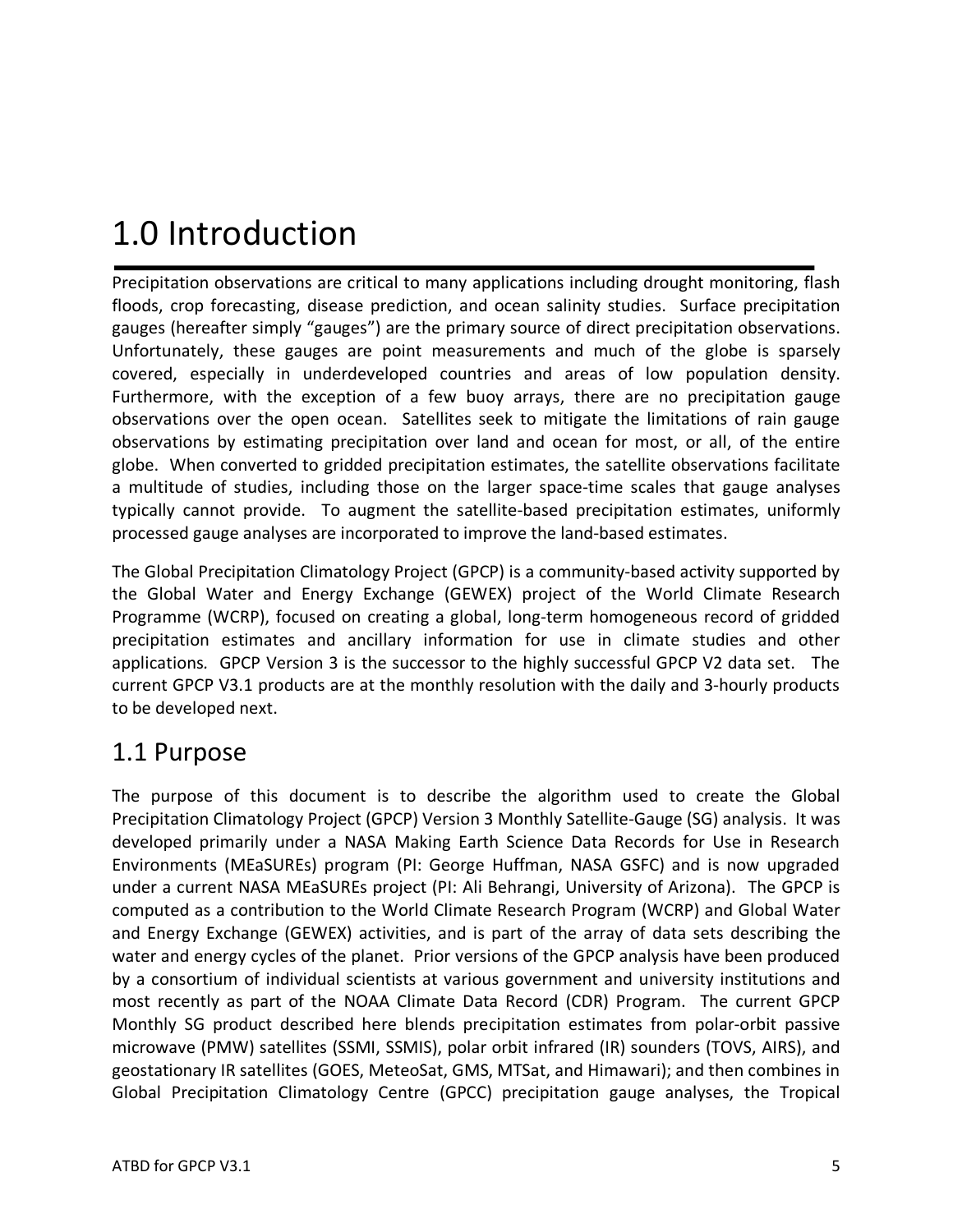Combined Climatology (TCC); and the Merged CloudSat, TRMM, and GPM (MCTG) climatology products. The intent here is to provide a guide to understanding the algorithm from a scientific perspective.

## 1.2 Definitions

Symbols and acronyms used in the document are defined and summarized in Appendix A.

## 1.3 Document Maintenance

This document describes the Version 3.1 GPCP Monthly SG product.

## 1.4 What's New?

V3.1 is the follow-on version of the beta GPCP Version 3.0 data set. This release integrates many new enhancements and is an improvement over Version 3.0 beta, which had known limitations. The team continues to work toward improving the processing for future releases. Version 3.1 also introduces two new data fields – "gauge relative weighting" and "quality index".

# 2.0 Observing Systems Overview

## 2.1 Products Generated

This document describes the GPCP Monthly SG dataset. The primary output of this algorithm is monthly precipitation starting in January 1983 on a 0.5°, globally complete grid obtained by merging precipitation observations from satellites and gauges. The primary output product is an analysis of surface precipitation based on a systematic merger of both polar-orbit and geosynchronous satellite-based precipitation estimates with surface precipitation gauge information. The prior GPCP monthly analysis procedures are described in Huffman et al. (1997), Adler et al. (2003), Huffman et al. (2009), and Adler et al. (2016). In addition to the monthly precipitation analysis, the product provides fields of estimated random errors, precipitation phase, and several intermediate data fields.

## 2.2 Instrument Characteristics

The GPCP Monthly SG precipitation product is based on data from polar orbiting satellites, geostationary satellites, and gauges. The actual data used are described in section 3.3.1. The following gives information on satellite sensor characteristics that are relevant.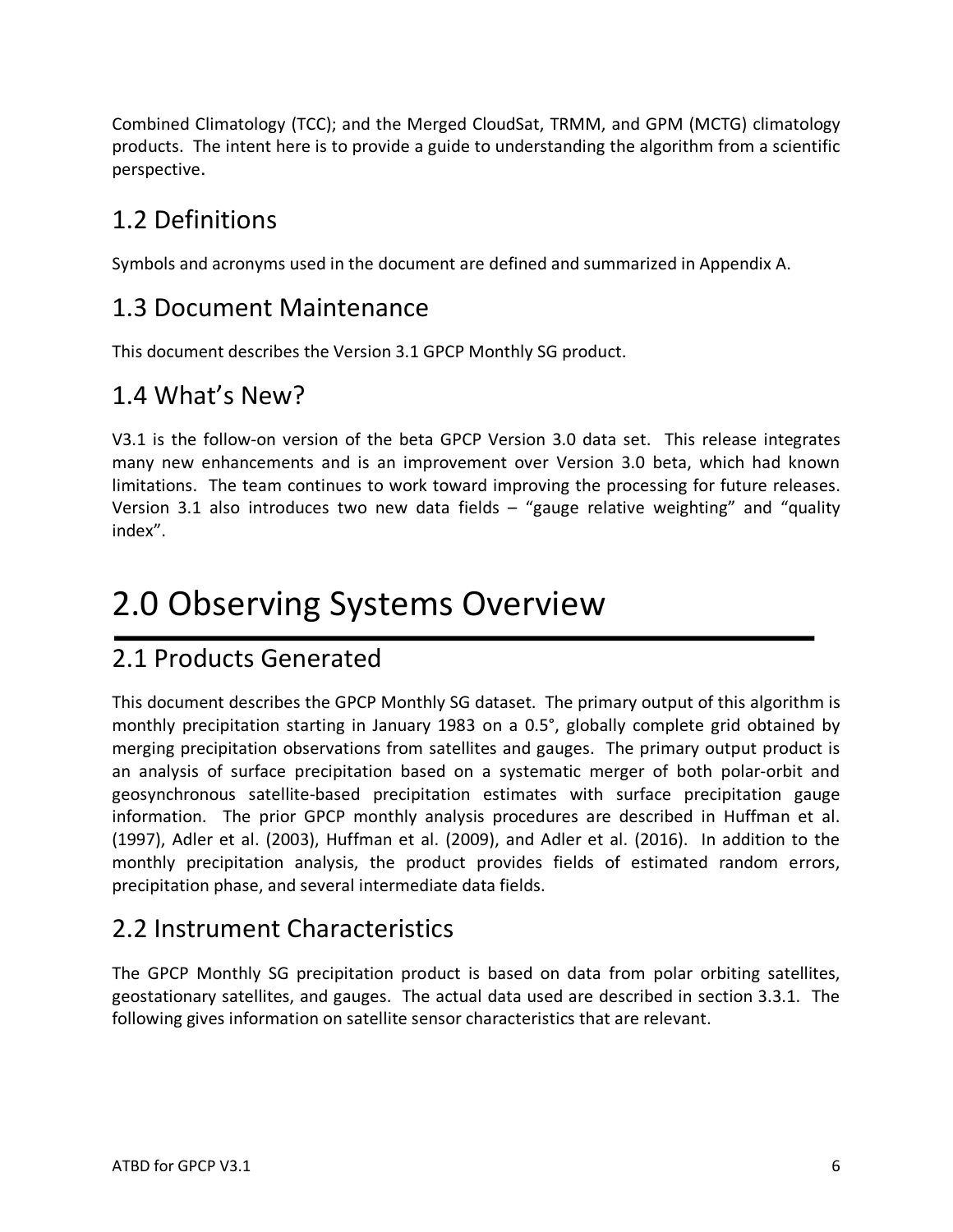### **SSMI**

The Special Sensor Microwave/Imager (SSMI) is a multi-channel PMW radiometer that flew on selected Defense Meteorological Satellite Program (DMSP) platforms beginning in mid-1987. The DMSP is placed in a sun-synchronous polar orbit with a period of about 102 minutes. The SSMI provides vertical and horizontal polarization values for 19, 22, 37, and 85.5 GHz frequencies (except only vertical at 22) with conical scanning. Pixels and scans are spaced approximately 25 km apart at the suborbital point, except the 85.5-GHz channels are collected at approximately 12.5 km spacing. The channels have resolutions that vary from 12.5x15 km for the 85.5 GHz (oval due to the slanted viewing angle) to 60x75 km for the 19 GHz.

The polar orbit provides nominal coverage over the latitudes 85°N-S, although limitations in retrieval techniques currently prevent useful precipitation estimates in cases of ice- or snowcovered land and ocean. Further details are available in Hollinger et al. (1987, 1990).

### **SSMIS**

The Special Sensor Microwave Imager/Sounder (SSMIS) is a multi-channel PMW radiometer that has flown on selected DMSP platforms since late 2003 as a follow-on to the SSMI instrument. The DMSP is placed in a sun-synchronous polar orbit with a period of about 102 minutes. The SSMIS provides vertical and horizontal polarization values for the SSMI-like 19, 22, 37, and 91 GHz frequencies (except only vertical at 22) with conical scanning, as well as other channels with a heritage in the Special Sensor Microwave/Temperature 2 (SSMT2) sensor.

The SSMI-like frequencies use three separate feed horns: one for the 91 GHz channels, another for the 37 GHz channels and a third for the 19 and 22 GHz channels. This means that there is not a 1:1 co-location of channel values, as there is for SSMI. The SSMI-like channels have the resolutions 46.5x73.6 km (19, 22 GHz) 31.2x45.0 km (37 GHz) 13.2x15.5 km (91 GHz) with the slanted viewing angle and in-line processing determining the oval shape.

The polar orbit provides nominal coverage over the latitudes 85°N-S, although limitations in retrieval techniques prevent useful precipitation estimates in cases of ice- or snow-covered land and ocean. Further details are available in Northrup Grumman (2002) and at *https://www.wmo-sat.info/oscar/instruments/view/536.*

### **TOVS**

The Television InfraRed Operational Satellite (TIROS) Operational Vertical Sounder (TOVS) dataset of surface and atmospheric parameters is derived from analysis of High-Resolution Infrared Sounder 2 (HIRS2) and Microwave Sounding Unit (MSU) data aboard the NOAA series of polar-orbiting operational meteorological satellites. The precipitation estimates from TOVS are derived as a secondary product utilizing various retrieved sounding parameters, including atmospheric temperature and water vapor profiles, cloud-top pressure, and radiatively effective fractional cloud cover.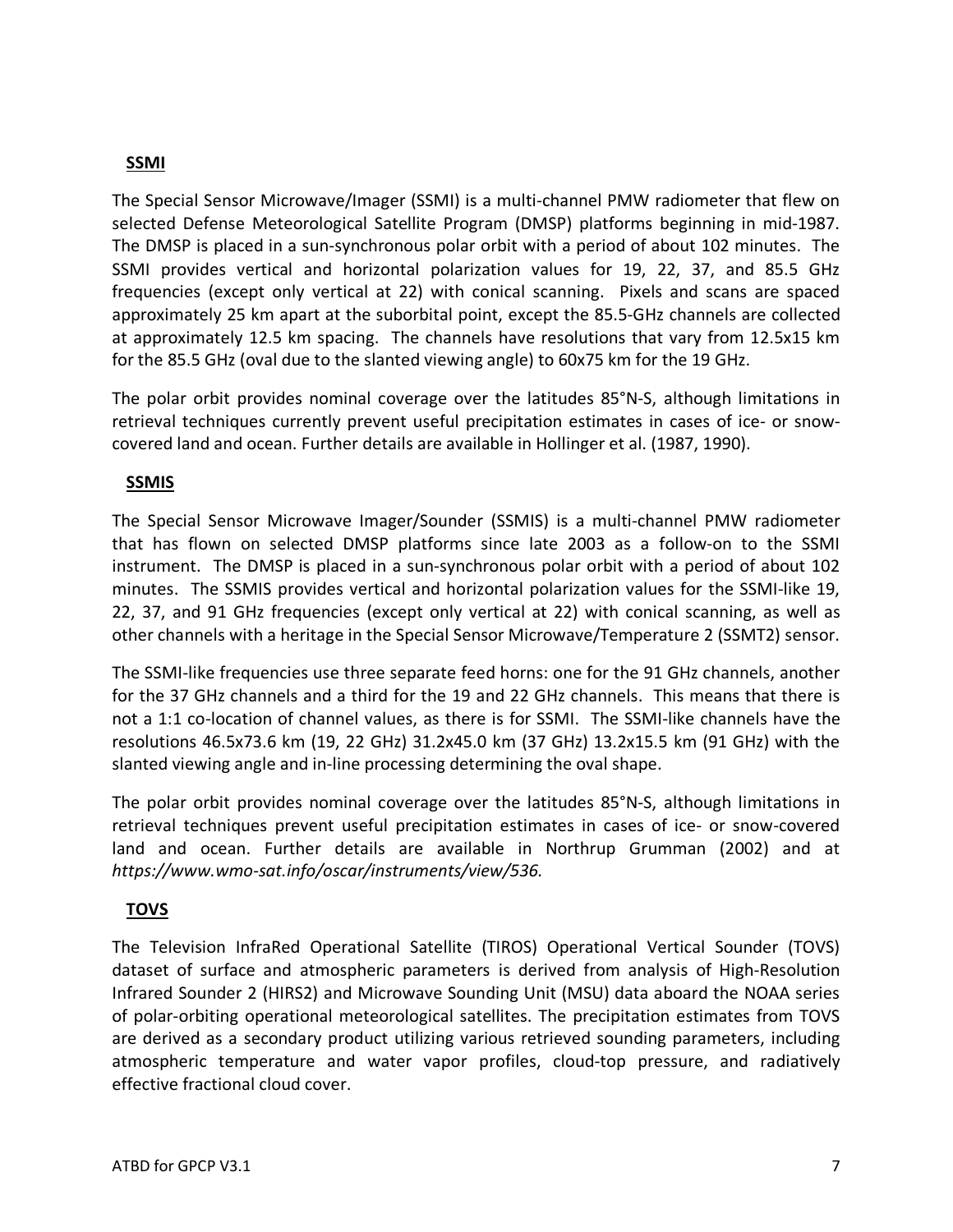For the period January 1979 - February 1999 (used January 1983 – February 1999), the TOVS estimates are based on two NOAA satellites. Beginning in March 1999, the TOVS estimates are based on a single NOAA satellite due to the failure of NOAA-11. More information can be found in Susskind et al. (1997).

### **AIRS**

The Atmospheric Infrared Sounder (AIRS) aboard the NASA Aqua polar-orbiting satellite is the source of precipitation estimates that succeeded TOVS (in 2002, although TOVS continued to produce successively more-degraded observations into 2005). The precipitation estimates from AIRS are derived in a very similar way to those from TOVS as a secondary product utilizing various retrieved sounding parameters, including atmospheric temperature and water vapor profiles, cloud-top pressure and radiatively effective fractional cloud cover (Susskind 1997). Because the Advanced Microwave Sounding Unit (AMSU) aboard Aqua failed in late September 2016, GPCP Version 3.1 uses AIRS precipitation values for the entire record that were reprocessed and are based on infrared-only data for the sake of homogeneity.

### **IR data from geosynchronous satellites**

The Precipitation Estimation from Remotely Sensed Information using Artificial Neural Networks – Climate Data Record (PERSIANN-CDR; Ashouri et al., 2015) is used to convert the GridSat geo-IR Tb (Knapp 2008) to precipitation rates on a 0.25°x0.25° latitude/longitude grid every 3 hours.

Note that prior versions of the GPCP SG Monthly product were computed using Outgoing Longwave Radiation (OLR) Precipitation Index (OPI) for 1979-1985, because the summaries of geo-IR data available at that time did not extend before 1986. However, the GridSat archive extends back to 1980. We choose to begin the GPCP V3.1 in 1983, which is the first full year of essentially complete geo-IR coverage, and thus avoid the more-approximate OPI data for the prior years. Basically, we drop four years of data to achieve a more homogeneous record.

# 3.0 Algorithm Description

### 3.1 Algorithm Overview

The algorithm to produce the monthly 0.5° GPCP product takes inputs from several different sources and merges them to create the most consistent and accurate monthly precipitation estimates. This document describes the high-level procedures, inputs, and outputs, of the GPCP V3.1 Monthly analysis. Many parts of the GPCP V3.1 techniques are built upon those used in GPCP V2, the details of which can be found in Adler et al. (2003) and the other referenced GPCP papers. The SSMI and SSMIS inputs are satellite radiances that need to be converted to precipitation estimates, while PERSIANN-CDR, TOVS, and AIRS are satellite-based precipitation estimates computed outside the merger process. The gauge-based monthly analysis from the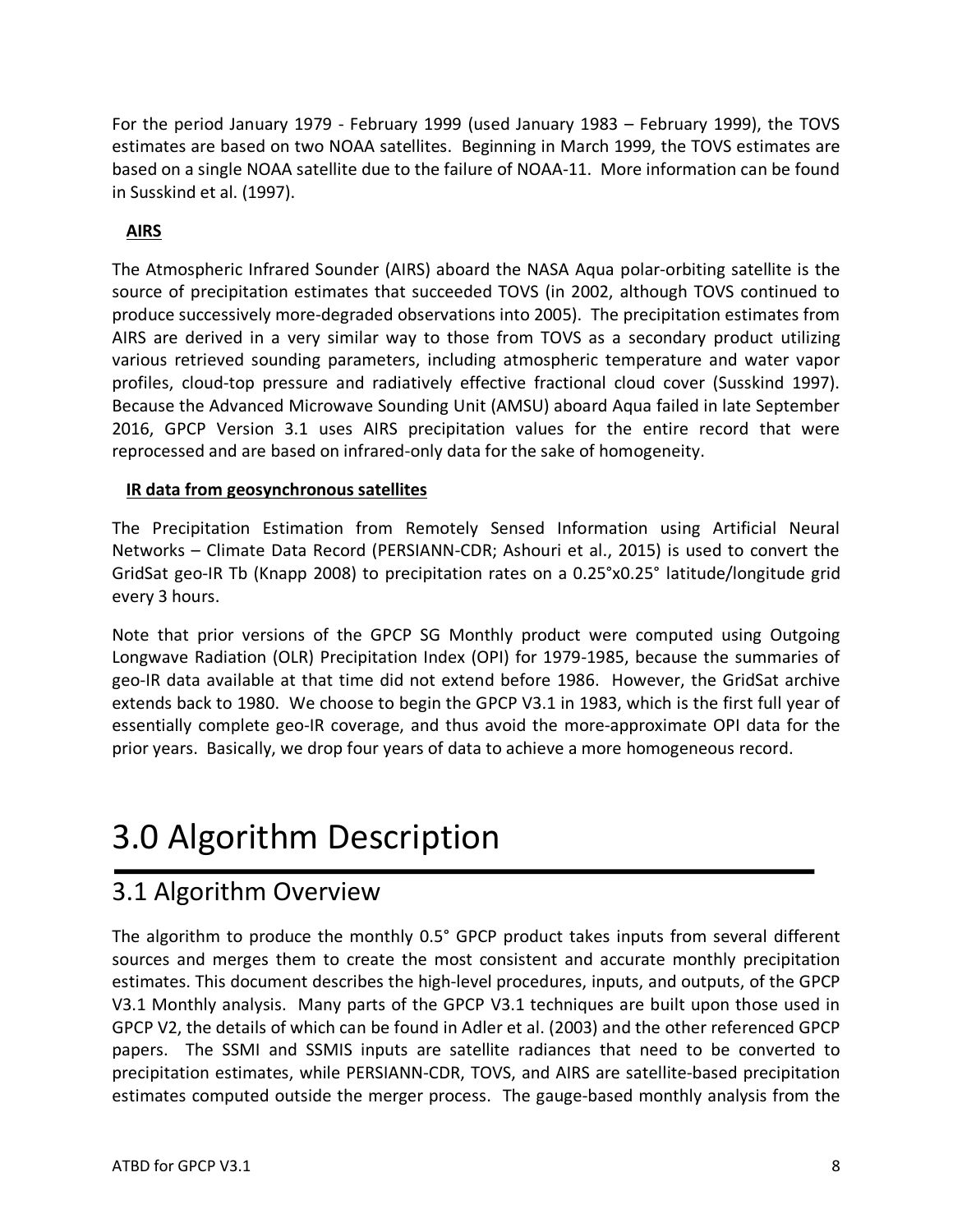Global Precipitation Climatology Centre (GPCC) of the Deutscher Wetterdienst (DWD) is also an input, as well as is the Tropical Combined Climatology (TCC) and the Merged CloudSat, Tropical Rainfall Measuring Mission (TRMM), and Global Precipitation Measurement (GPM) Climatology (MCTG). All these data are merged together via a hierarchical analysis procedure meant to produce the most complete analysis with the lowest bias. The analysis procedure systematically uses relatively sparse, higher quality estimates to adjust lower quality estimates that are more frequently observed to maximize the sampling, but minimize any bias errors.

## 3.2 Processing Outline

Figures 1a and 1b show the steps required for GPCP processing during the SSMI/SSMIS and pre-SSMI periods, respectively. Over the period of the GPCP V3.1 (1983 to present) there have been several major upgrades in the available data that can be used as inputs. These changes in satellite availability lead to two distinct periods that have some differing inputs and necessarily have different processing requirements. Figure 1 shows the processing steps required for each epoch of GPCP processing. The first epoch stretches from 1983 until 1991 during which time the PERSIANN-CDR is the main satellite input to GPCP in the tropics and subtropics. The second epoch stretches from 1992 to the present, during which time SSMI and SSMIS data are available to routinely calibrate the PERSIANN-CDR in the tropics and subtropics.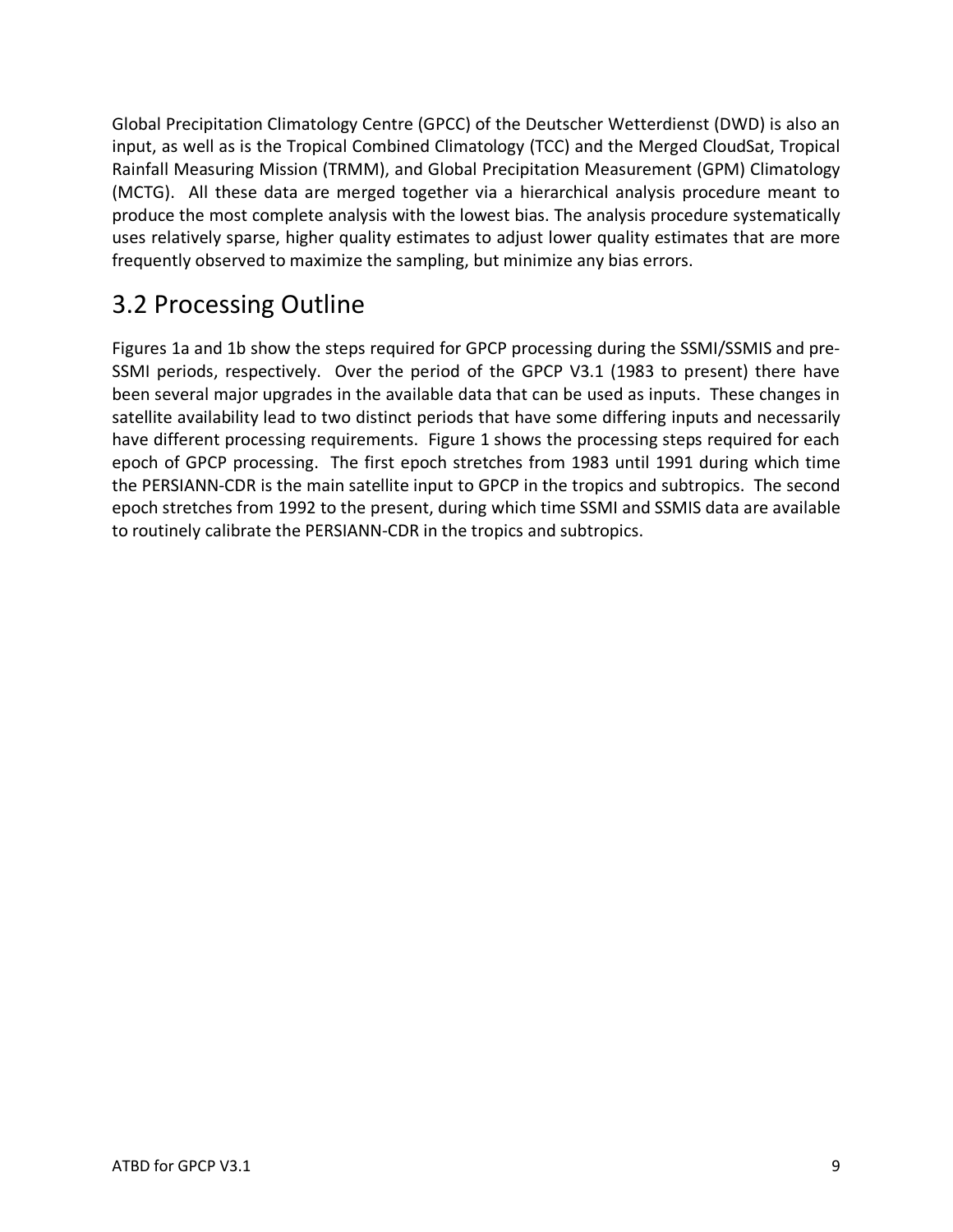

*Figure 1a: Processing steps required to produce GPCP for the SSMI/SSMIS Period. Names in boxes approximate names used by code.*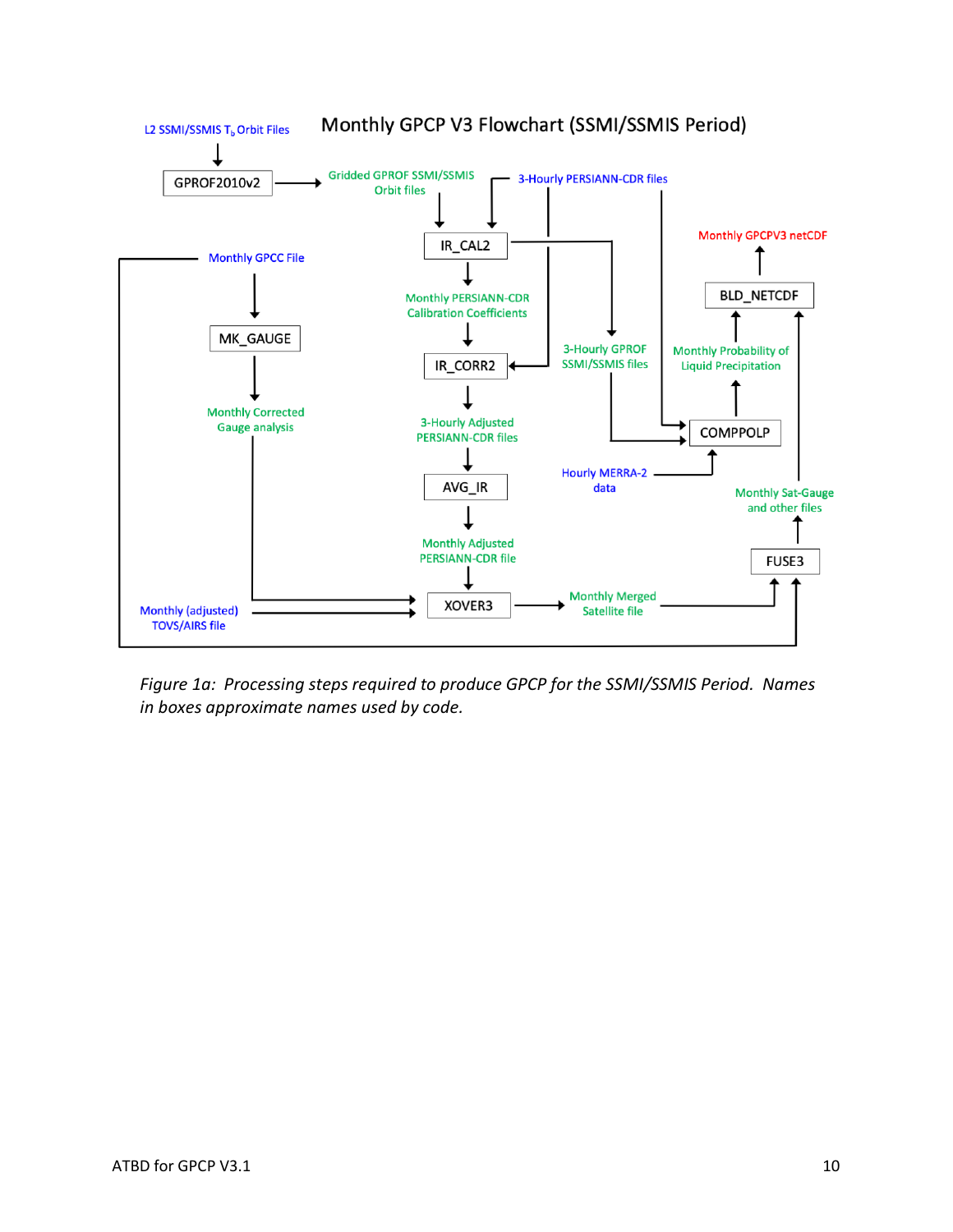#### Monthly GPCPV3 netCDF **Climatologically-Adjusted Monthly GPCC File Monthly PERSIANN-CDR Files BLD NETCDF** MK GAUGE 3-Hourly Climatologically-Adjusted **Monthly Probability of PERSIANN-CDR files Liquid Precipitation Monthly Corrected Gauge analysis COMPPOLP Hourly MERRA-2** data **Monthly Sat-Gauge** and other files FUSE3 **Monthly Merged** XOVER3 **Monthly (adjusted) Satellite file TOVS file**

### Monthly GPCP V3 Flowchart (pre-SSMI Period)

*Figure 1b: Processing steps required to produce GPCP for the pre-SSMI Period. Names in boxes approximate names used by code.*

### 3.3 Algorithm Input

### 3.3.1 Primary Sensor Data

Only the precipitation estimates generated from the SSMI and SSMIS are produced as part of the processing code, and the algorithm to do this is described in section 3.4.1.

Although SSMI data began in July 1987, the first sensor aboard the Defense Meteorological Satellite Program (DMSP) F08 platform had significant problems that prevent the available versions of the Goddard Profiling (GPROF) retrieval algorithm from providing useful data for much of its record. Thus, for the sake of homogeneity we choose to begin the SSMI/SSMIS era with 1992 the first full year of data from the SSMI aboard the DMSP F11, and run to the present, providing a nearly homogeneous set of input data and analysis techniques. The precipitation estimates provided by the SSMI/SSMIS are used to adjust the PERSIANN-CDR estimates month-by-month over both ocean and land. The TOVS/AIRS estimates provide the information at higher latitudes with a smooth transition from the microwave-driven lower latitude estimates to the gauge information-driven at higher latitudes. For the early period, before 1992, the PERSIANN-CDR estimates use a monthly climatological adjustment to the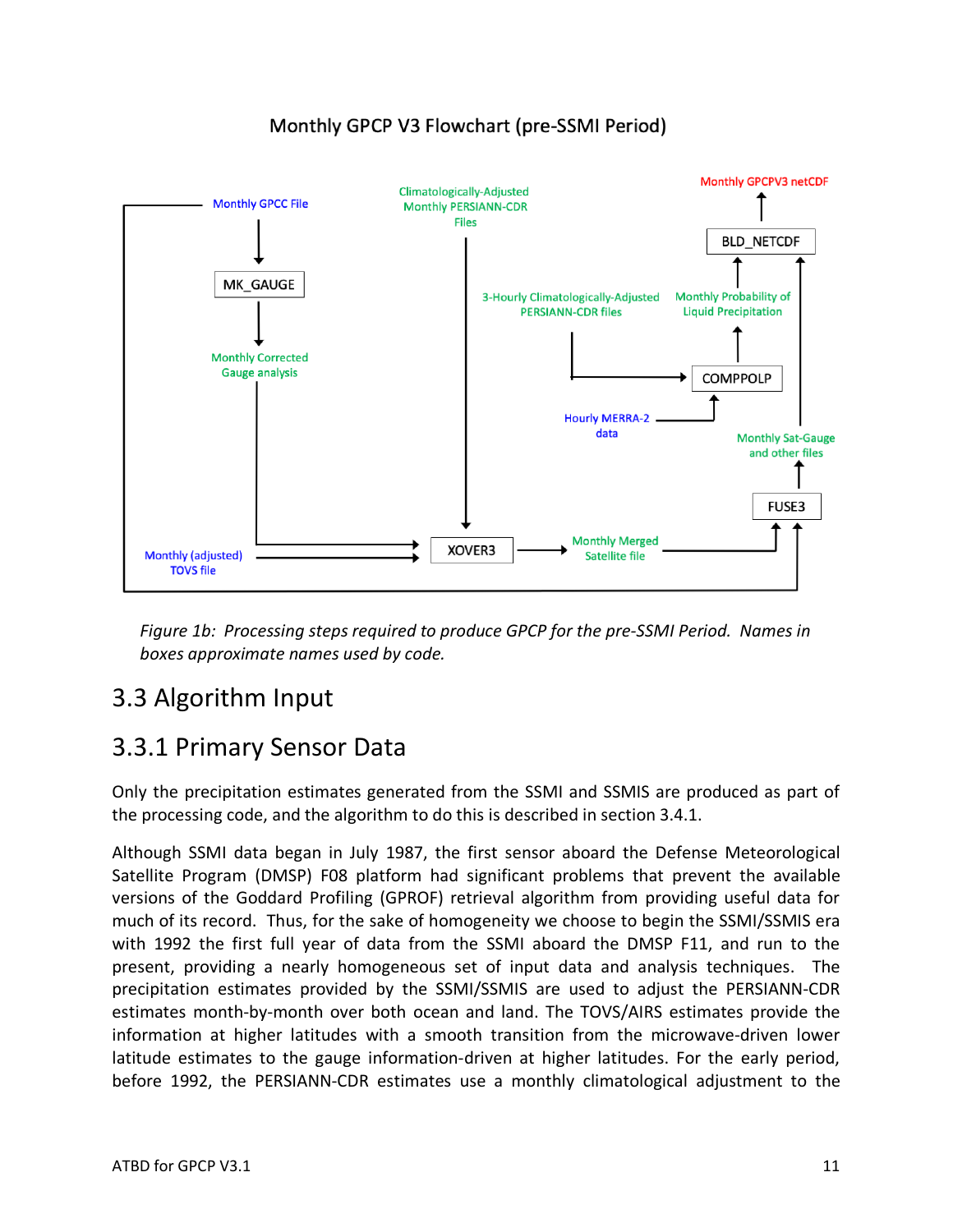microwave estimates. Thus, the GPCP Monthly period is extended back to 1983 using a crosscalibration overlap.



*Figure 2: Inputs to GPCP by time. Lighter line segments show data periods not used in V3.1 processing for the various inputs.*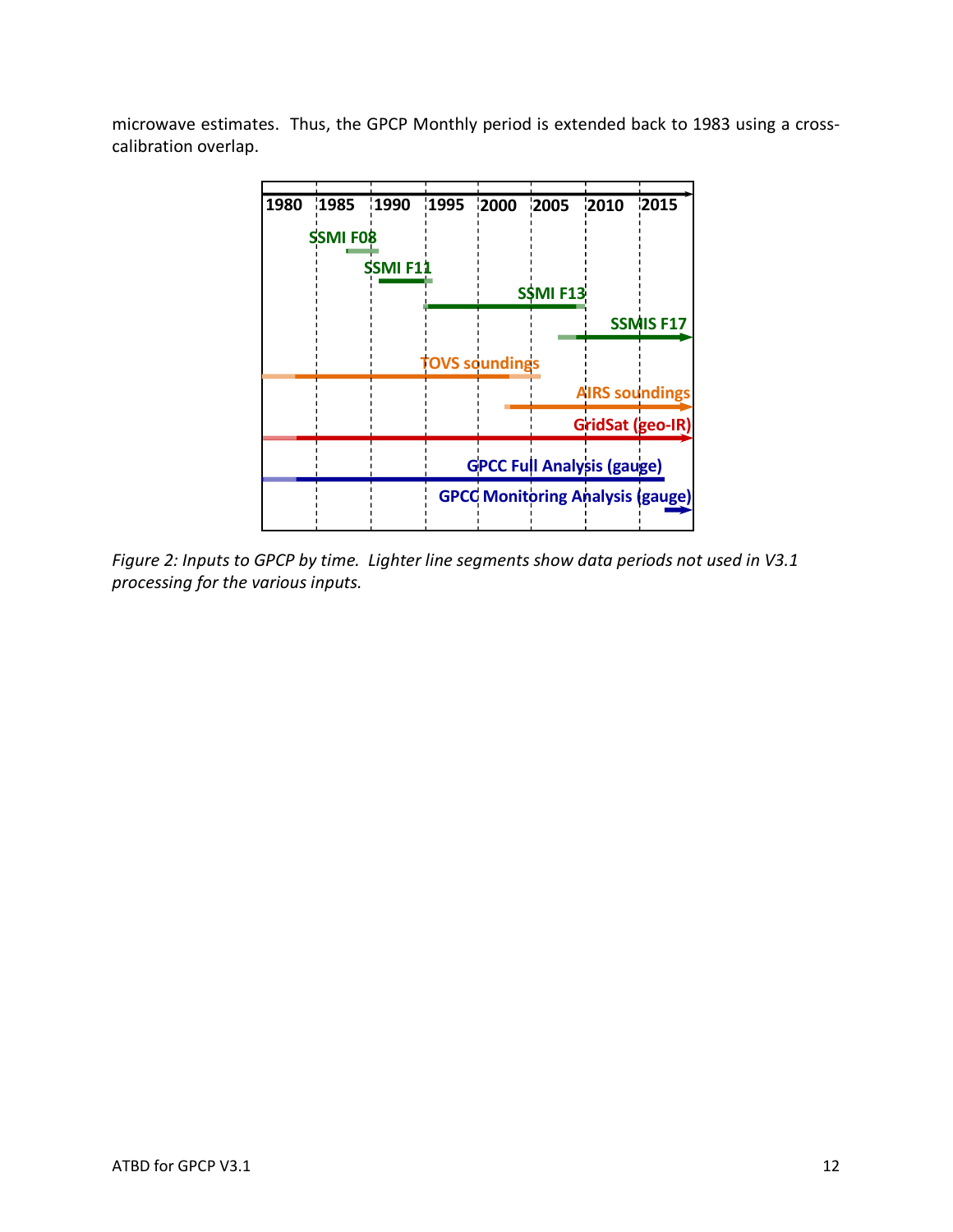| <b>Name</b>                              | Data<br>type | <b>GPCP time</b><br>period | Data<br>source   | <b>Notes</b>                                                    |
|------------------------------------------|--------------|----------------------------|------------------|-----------------------------------------------------------------|
| GPCC V2018 Full<br>Data Reanalysis       | Precip       | Jan 1983 to<br>Dec 2016    | DWD (GPCC)       | Climate quality 1° gridded gauge<br>data reprocessed regularly  |
| GPCC V6<br>Monitoring<br>Product         | Precip       | Jan 2017 to<br>present     | DWD (GPCC)       | Interim version of Full analysis<br>intended to continue record |
| RSS SSMI L2 Tb                           | Th           | Jan 1992 to<br>Dec 2008    | <b>RSS</b>       | F11: Jan 1992 to May 1995;<br>F13: May 1995 to Dec 2008         |
| <b>RSS SSMIS L2 Tb</b>                   | Tb           | Jan 2009 to<br>present     | <b>RSS</b>       | Replaces SSMI Tb; data only from<br>F <sub>17</sub>             |
| <b>TOVS</b>                              | Precip       | Jan 1983 to<br>Aug 2002    | GSFC/SRT         |                                                                 |
| <b>AIRS V6</b>                           | Precip       | Sep 2002 to<br>present     | <b>GSFC DISC</b> | <b>Replaces TOVS</b>                                            |
| <b>PERSIANN-CDR</b><br>IR 3-hourly files | Precip       | Jan 1983 to<br>present     | U.C.-Irvine      |                                                                 |
| <b>TCC</b>                               | Ratios       | Jan 1983 to<br>present     | U. Md.           | Adjusts the tropics to the TCC                                  |
| <b>MCTG</b>                              | Ratios       | Jan 1983 to<br>present     | U.Az.            | Adjusts the mid- and high<br>latitudes to the MCTG              |

*Table 1: Inputs to GPCP. The current satellite sensors are highlighted in blue.* 

In addition to the two epochs, there are several other times in which the exact inputs changed (or the version number changed). In order to be exact for the purposes of this section, these different datasets are discussed as separate datasets although they may have a single source data. An example of such a situation is the TOVS data.

### **RSS SSMI Tb**

The Special Sensor Microwave/Imager (SSMI) was a seven channel, conically scanning microwave radiometer that flew aboard the DMSP polar orbiting satellites. The SSMI possessed four different frequencies (19, 22, 37 and 85 GHz), three of which had vertical and horizontally polarized channels (there was no 22H channel). GPCP makes use of SSMI data from the F11 and F13 satellites. SSMI Tb are obtained from Remote Sensing Systems (RSS; Santa Rosa, CA), and GPCP uses the consistently processed V7 RSS SSMI Tb. These data have been extensively quality controlled by RSS and have been intercalibrated using the methods described by Wentz (1997).

#### **RSS SSMIS Tb**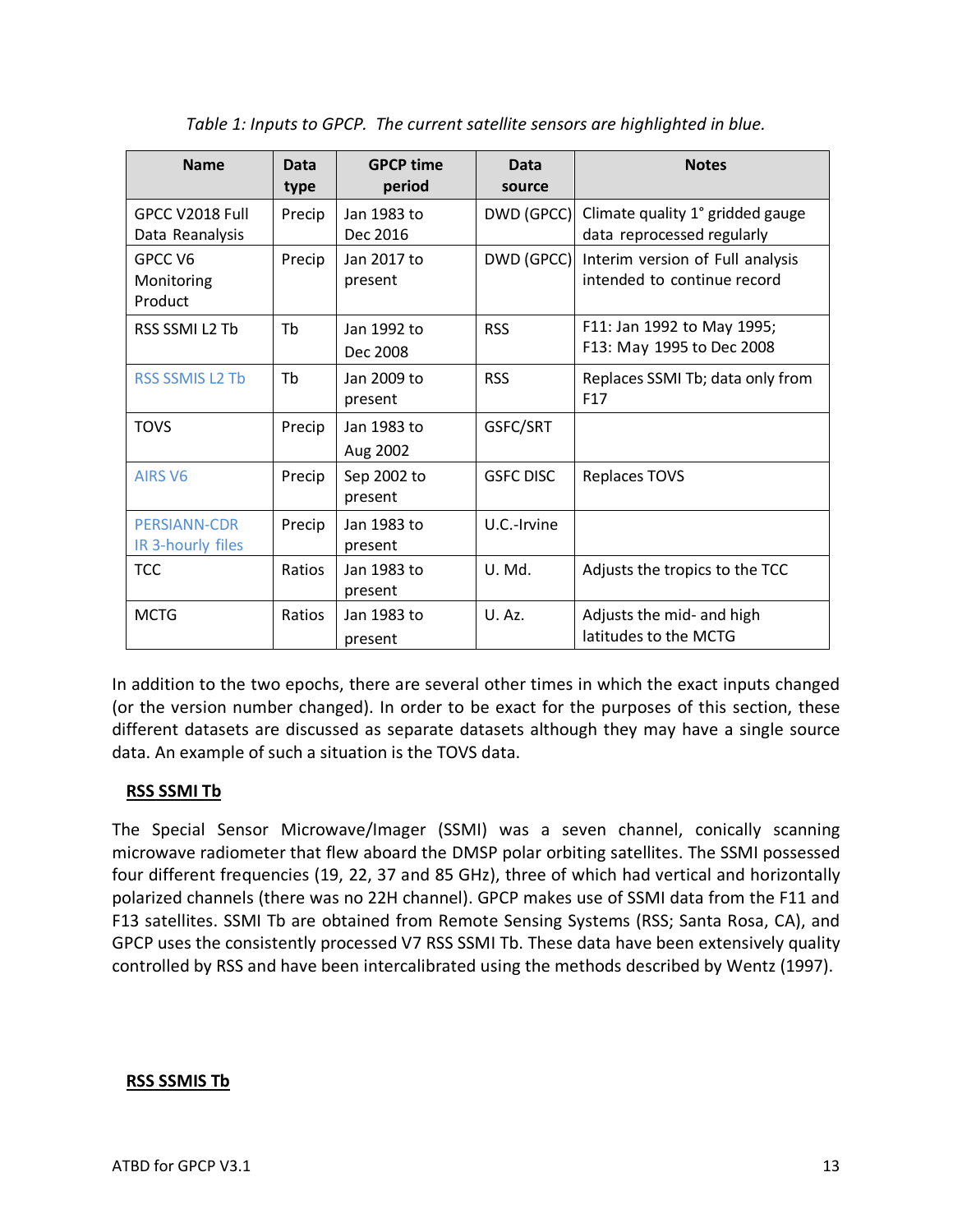The Special Sensor Microwave Imager/Sounder (SSMIS) is a 24 channel, conically scanning microwave radiometer that replaced the SSMI and flies aboard DMSP polar orbiting satellites. Only the 7 SSMI-like channels are used for GPCP, although the 85GHz channel on SSMI was replaced with a 91GHz channel. At present, only the SSMIS data from F17 are used in GPCP. SSMIS data are also obtained from RSS and the Tb are produced with the RSS V7 calibration.

### **TOVS precipitation**

The TOVS instrument flew aboard the NOAA series of polar-orbiting platforms. Susskind and Pfaendtner (1989) and Susskind et al. (1997) described the process for estimating precipitation from TOVS. The TOVS precipitation estimates infer precipitation from deep, extensive clouds. The technique begins with a first guess driven by a simple global numerical analysis, then uses a climatological multiple regression relationship between collocated First Global Atmospheric Research Program (GARP) Global Experiment (FGGE) precipitation gauge measurements and several TOVS-based parameters that relate to cloud volume: cloud-top pressure, fractional cloud cover, and relative humidity profile. This relationship is allowed to vary seasonally and latitudinally. Furthermore, separate relationships are developed for ocean and land.

The TOVS data are used for the early SSMI period 1983-August 2002 and are provided as monthly 1° gridded estimates for January 1983 – September 1996, then as daily 1° gridded estimates for October 1996 – August 2002. The data covering the span January 1983 - February 1999 are based on information from two satellites. For the period March 1999 - August 2002, the TOVS estimates are based on information from one satellite due to changes in satellite data format. TOVS data were obtained directly from the NASA Goddard Sensor Research Team (SRT), led by Joel Susskind.

### **AIRS precipitation**

The AIRS instrument is flying aboard the Earth Observing System Aqua polar-orbiting satellite and has been used to succeed TOVS data. The same algorithm applied to TOVS to produce precipitation is also applied to AIRS (Susskind et al. 2003), except the first guess is a spatially and seasonally varying climatology. The AIRS data are also provided in daily 1° gridded format. AIRS data are available from September 2002 and used for the period from September 2002 present. [The TOVS data continued to May 2005, but are considered questionable after early 2003.]

To adjust the TOVS estimates to AIRS to maintain a homogeneous record, the TOVS data were first "zoomed" from 1° resolution to 0.5° via grid box replication. A histogram-matching approach was then used to calibrate the TOVS estimates to AIRS. This was done in two parallel steps, one for the portion of the TOVS record from January 1983 through November 1999, and one for the portion from December 1999 through August 2002. The December 1999 boundary was chosen because the original, unadjusted TOVS frequency of precipitation over 70°-90°N ocean was found to be much lower from that month forward than the earlier part of the record. Note that the pre-December 1999 TOVS period comprises the entire initial monthly TOVS and 2-satellite daily TOVS records, and the first nine months of 1-satellite TOVS daily data. [It appears that this recently-discovered shift is the result of changes to how overlapping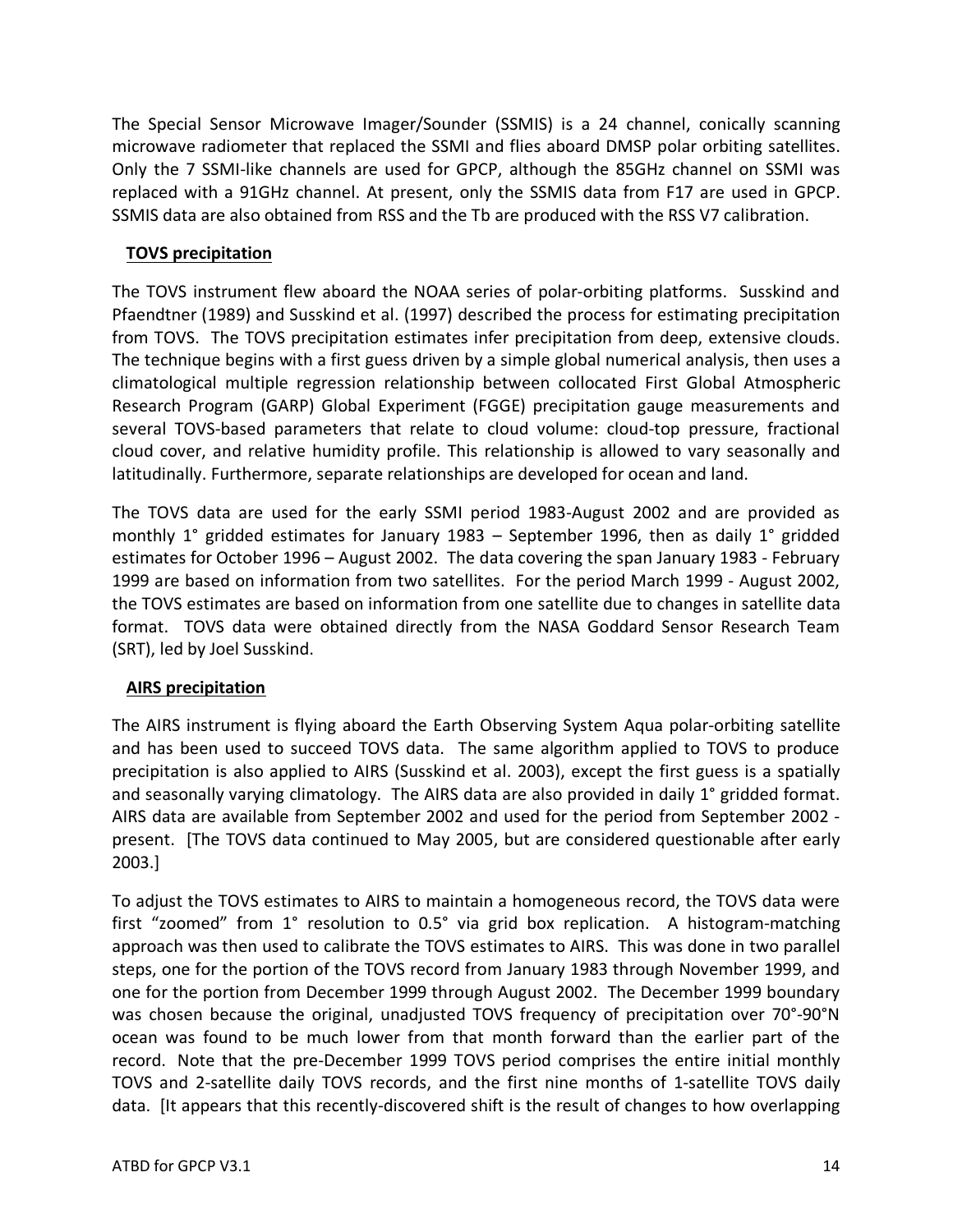orbit segments were combined into daily data in the original TOVS processing, but it is not currently possible to verify this hypothesis.]

For the later TOVS record, histograms were developed using a 24-month period of daily data. We chose to create the calibration using independent data due to the very limited overlap period between TOVS and AIRS (September-December 2002). Priority for the 24 months was assigned to selecting two of each calendar month, then to the more ENSO-neutral conditions among the available choices. Since the resulting histogram relationships are applied from December 1999 forward, which falls entirely within the TOVS 1-satellite period (that began in March 1999), the 24 months of TOVS used to build the histograms were chosen from the 1 satellite period. These months are July 2000-June 2002. The 24 AIRS months of daily data consisted of September 2012-August 2014, except March 2015 replaced March 2014 due to six missing days in the latter.

One global land histogram was generated for those grid boxes containing 0-15% ocean. One global "mixed" histogram was generated for grid boxes containing 15-75% ocean. For grid boxes with 75+% ocean, a set of 34 histograms were generated, in 15° latitude bands with 10 degree overlap (i.e., 90°-75°N, 85°-70°N, …, 75°-90°S). The resulting adjustment was then applied to the period December 1999-August 2002, and these daily adjusted TOVS files were accumulated to monthly.

For the earlier TOVS record, a similar approach was used. However, here the histogram development was generated by calibrating monthly TOVS data from January 1983-September 1996 against an equal number of months of AIRS data spanning January 2003-September 2016. The resulting adjustment was then applied to the period January 1983-November 1999. Note that this covers the entire TOVS monthly record as well as a portion of the TOVS daily record, which began in September 1996.

As the final step, the entire monthly TOVS/AIRS record is scaled by the monthly climatological MCTG ratios, capped at a maximum value of 2, to obtain the best estimate of precipitation using TRMM, GPM, and CloudSat information. This is especially important at latitudes higher than 60°N-S where TOVS/AIRS is the only source of satellite precipitation estimates and the CloudSat calibration dominates. The MCTG is described later in this section.

#### **PERSIANN-CDR precipitation**

The PERSIANN-CDR is summarized in Section 3.4.1.

The PERSIANN-CDR is provided as a monthly product available from NCEI. The "background" 3 hour PERSIANN-CDR products were provided by UC-Irvine by request to enable grid box calibration by the SSMI/SSMIS estimates. Because SSMI estimates are not consistently available until January 1992, a climatological ratio adjustment based on the overlapping (January 1993 – December 2008) SSMI/SSMIS-corrected PERSIANN is applied during the period January 1983 – December 1991. Because February 1992 lacks a sufficient number of PERSIANN-CDR estimates to create a stable monthly calibration by SSMI, the above climatological calibration is used.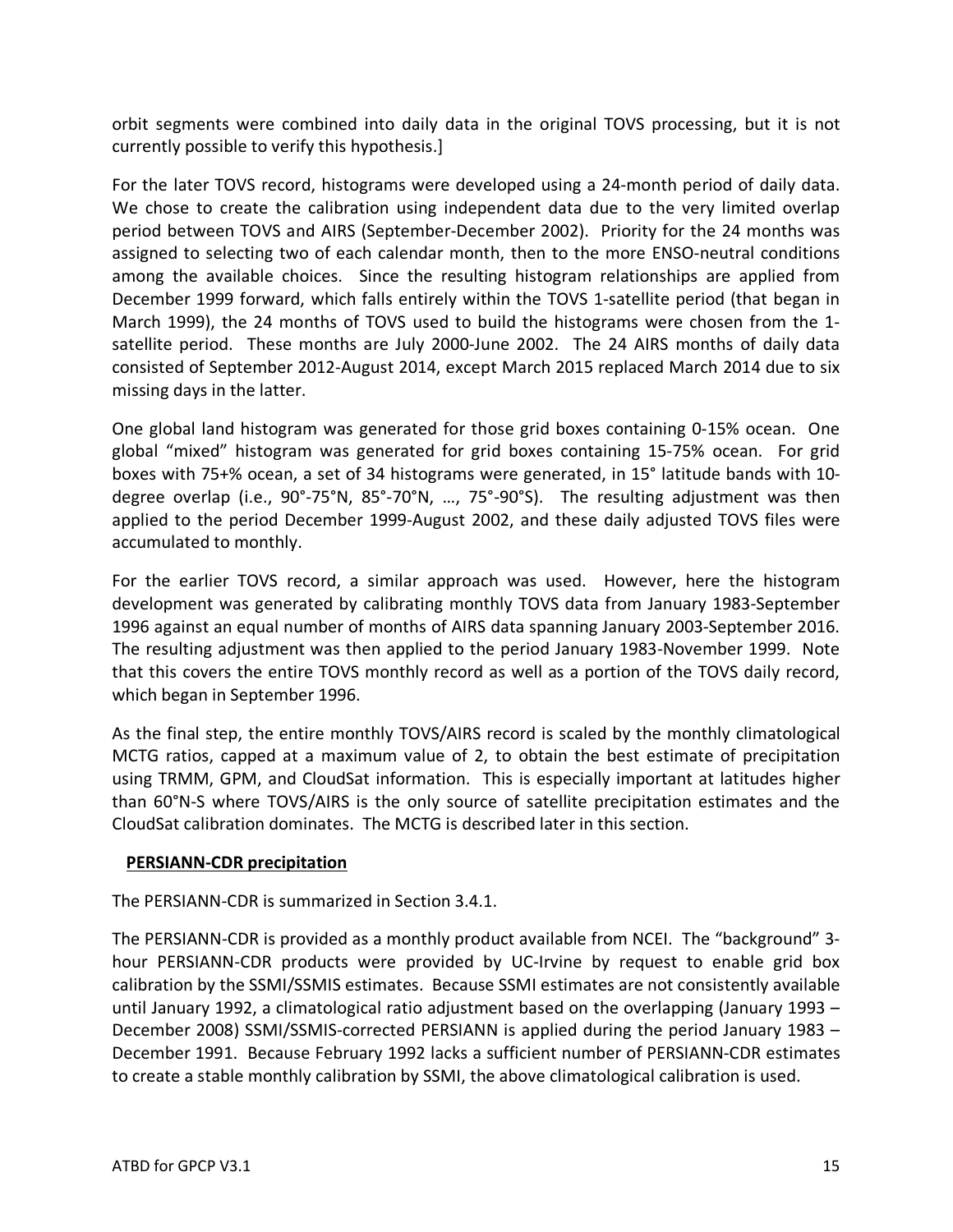The SSMI/SSMIS-corrected PERSIANN is then adjusted by the monthly climatological merged TCC/MCTG ratios to obtain the best estimate of precipitation in the tropics and mid-latitudes. The merged TCC/MCTG is described later in this section.

| <b>Satellite</b>   | Launch Date | Primary<br>Location* | Period of<br>Record                       | Bands<br>Available |  |
|--------------------|-------------|----------------------|-------------------------------------------|--------------------|--|
| GOES-5             | 1981/05/22  | $-75^\circ$          | 1983/07/01-1984/07/30                     | Visible & IR       |  |
| GOES-6             | 1983/04/28  | $-135^\circ$         | 1983/09/30-1989/01/24                     | Visible & IR       |  |
| GOES-7             | 1987/02/26  | $-100^\circ$         | 1987/03/25-1996/01/17                     | Visible & IR       |  |
| GOES-8             | 1994/04/13  | $-75^\circ$          | 1994/11/30-2003/03/31                     | Visible, WV & IR   |  |
| GOES-9             | 1995/05/23  | -135°                | 1996/01/01-1998/07/27                     | Visible, WV & IR   |  |
| GOES-91            | 1995/05/23  | $155^\circ$          | 2003/04/25-2005/10/01                     | Visible, WV & IR   |  |
| GOES-10            | 1997/04/25  | $-135^\circ$         | 1998/07/21-2006/06/21                     | Visible, WV & IR   |  |
| GOES-11            | 2000/05/03  | $-135^\circ$         | 2006/06/21-2011/12/06                     | Visible, WV & IR   |  |
| GOES-12            | 2001/07/23  | $-75^\circ$          | 2003/04/01-2010/04/14                     | Visible, WV & IR   |  |
| GOES-13            | 2006/05/24  | -75°                 | 2010/04/14-2017/01/08                     | Visible, WV & IR   |  |
| GOES-15            | 2010/03/04  | $-135^\circ$         | 2011/12/06-current                        | Visible, WV & IR   |  |
| <b>GOES-16</b>     | 11/19/2016  | $-75.2^{\circ}$      | 2018/01/09-current                        | Visible, WV & IR   |  |
| MET-2              | 1981/06/19  | 0°                   | 1983/08/31-1988/08/24                     | Visible, WV & IR   |  |
| MET-3              | 1988/06/15  | 0°                   | 1988/08/24-1989/06/19                     | Visible, WV & IR   |  |
| MET-3 <sup>2</sup> | 1988/06/15  | $-70^\circ$          | 1992/09/11-1995/01/29                     | Visible, WV & IR   |  |
| MET-4              | 1989/03/06  | 0°                   | 1989/06/19-1994/02/04                     | Visible, WV & IR   |  |
| MET-5              | 1994/04/13  | 0°                   | 1994/01/01-1997/02/01                     | Visible, WV & IR   |  |
| $MET-53$           | 1994/04/13  | $63^\circ$           | 1998/06/01-2007/04/16                     | Visible, WV & IR   |  |
| MET-6              | 1993/11/20  | 0°                   | 1997/02/13-2000/01/20<br>Visible, WV & IR |                    |  |
| MET-7              | 1997/09/02  | 0°                   | 1998/05/31-2005/01/01<br>Visible, WV & IR |                    |  |
| MET-7 <sup>3</sup> | 1997/09/02  | $63^\circ$           | 2007/04/16-2017/04/04                     | Visible, WV & IR   |  |
| MET-8              | 2002/07/28  | 0°                   | 2005/01/01-2007/05/10                     | Visible, WV & IR   |  |
| MET-9              | 2005/12/21  | 0°                   | 2007/05/10-2013/01/20                     | Visible, WV & IR   |  |
| <b>MET-10</b>      | 2012/07/05  | О°                   | <b>2013/01/20-</b> 2018/02/20             | Visible, WV & IR   |  |
| <b>MET-11</b>      | 2015/07/15  | $0^{\circ}$          | 2018/02/20-current                        | Visible, WV & IR   |  |
| MET-8              | 1997/09/02  | 56°                  | 2017/04/05-current                        | Visible, WV & IR   |  |
| GMS-1              | 1977/07/14  | 140°                 | 1984/01/21-1984/06/29                     | Visible & IR       |  |
| GMS-2              | 1981/08/11  | 140°                 | 1983/06/30-1984/09/26                     | Visible & IR       |  |
| GMS-3              | 1984/08/03  | $140^\circ$          | 1984/09/27-1989/12/03                     | Visible & IR       |  |
| GMS-4              | 1989/09/06  | $140^\circ$          | 1989/12/04-1995/06/12                     | Visible & IR       |  |
| GMS-5              | 1995/03/18  | $140^\circ$          | 1995/06/13-2003/05/21                     | Visible, WV & IR   |  |
| MTS-1              | 2005/02/26  | $140^\circ$          | 2005/10/01-2010/06/30                     | Visible, WV & IR   |  |
| MTS-2              | 2006/02/18  | 140°                 | 2010/06/30-2015/07/06                     | Visible, WV & IR   |  |
| HIM-8              | 2014/10/07  | 141°                 | 2015/07/07-present                        | Visible, WV & IR   |  |

| Table 2. Geosynchronous satellites contributing to the GridSat IR data archive that PERSIANN |  |  |  |  |  |  |  |  |  |  |  |
|----------------------------------------------------------------------------------------------|--|--|--|--|--|--|--|--|--|--|--|
| uses. The current satellites are highlighted in blue. [Table courtesy K. Knapp, NCEI.]       |  |  |  |  |  |  |  |  |  |  |  |

### **GPCC gauge precipitation analysis**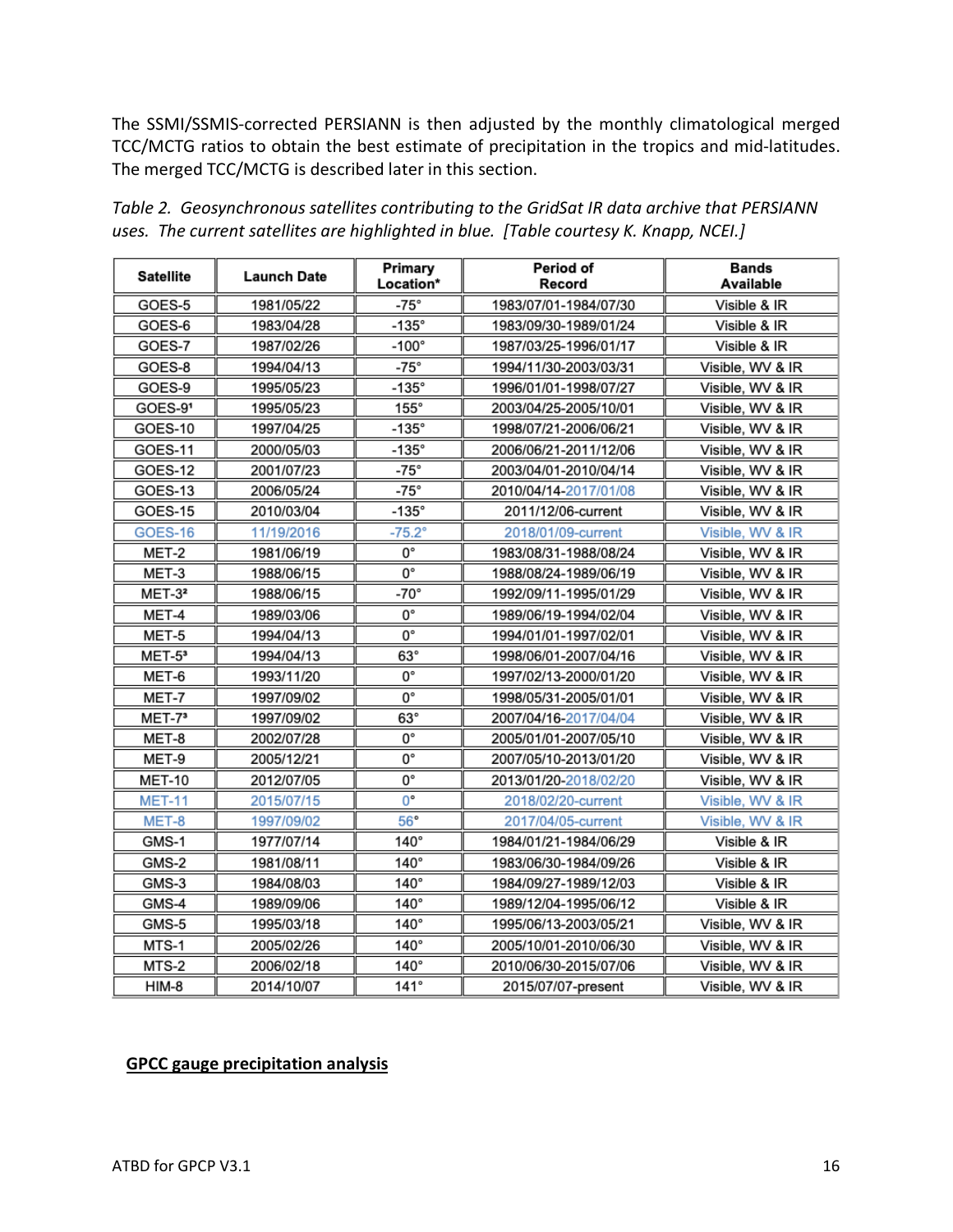The gauge analysis used in GPCP is produced by the Global Precipitation Climatology Centre (GPCC) under the direction of Andreas Becker, located in the Deutscher Wetterdienst, Offenbach a.M., Germany (Schneider et al. 2017; Schneider et al. 2014; Becker et al. 2013). Precipitation gauge reports are archived from a time-varying collection of over 70,000 stations around the globe, both from Global Telecommunications System (GTS) reports and from other world-wide or national data collections. An extensive quality-control system is run, featuring an automated screening and then a manual step designed to retain legitimate extreme events that characterize precipitation. This long-term data collection and preparation activity feeds into an analysis that is done in two steps. First, a long-term climatology is assembled from all available gauge data, focusing on the period 1951-2000. For each month, the individual gauge reports are converted to deviations from climatology, and are analyzed into gridded values using a variant of the SPHEREMAP spatial interpolation routine (Willmott et al. 1985). Finally, the analysis is produced by superimposing the monthly anomaly analysis on the climatology for that month. Two GPCC products are used in GPCP; the Full Data Reanalysis (currently Version 2018) is a retrospective analysis that covers the period 1901-2016, and it is used in GPCP for the span 1983-2016. Thereafter we use the GPCC Monitoring Product (currently Version 6), which has a similar quality control and the same analysis scheme as the Full Data Reanalysis, but whose data source is limited to GTS reports. When the Full Data Reanalysis is updated to a longer record we expect to reprocess the GPCP datasets to take advantage of the improved data.

#### **Merged TCC/MCTG Climatology**

As part of Version 3, information from the Tropical Rainfall Measuring Mission (TRMM) and the Global Precipitation Measurement (GPM) mission is used to adjust the monthly GPCPV3.1 SSMI/SSMIS-adjusted PERSIANN-CDR estimates prior to merging with MCTG-adjusted AIRS and the gauge analysis. The Tropical Composite Climatology (TCC) used in this GPCP V3.1 is constructed using a mean of the estimates from the PMW, radar, and combined products from both TRMM and GPM. The TCC for the period 1998-2018 for tropical latitudes is an update of the earlier versions using just TRMM data (Adler et al. 2009; Wang et al. 2014). In this application the TCC month-of-the-year climatological values are compared with the overlapping SSMI/SSMIS-adjusted PERSIANN-CDR to compute the monthly climatological adjustment ratios. The goal is to force the GPCP V3.1 estimates to be as consistent as possible with the TCC, which is assumed to be the "best" current tropical climatology available. The TCC adjustment procedure is only applied over ocean, where gauge adjustment is not possible.

The MCTG is a composite monthly climatology based on CloudSat, TRMM-and GPM-based precipitation estimates using a concept similar to that described in Behrangi and Song (2020) and Behrangi et al. (2012; 2014). CloudSat precipitation frequency is first adjusted for the spatial resolution of TRMM and GPM radar footprint (~5km) and is used as a constraint for combining CloudSat precipitation (rainfall plus snowfall), precipitation rates from the TCC (within 25°N-S), the TRMM 2BCMBT V06 (within 35°N-S), and the GPM 2BCMB V06 (within 35° – 65°N-S). Poleward of 65°N-S the precipitation climatology is based on CloudSat as it does not have a signal saturation issue (Behrangi et al. 2012) and GPM lacks coverage. The GPM 2BCMB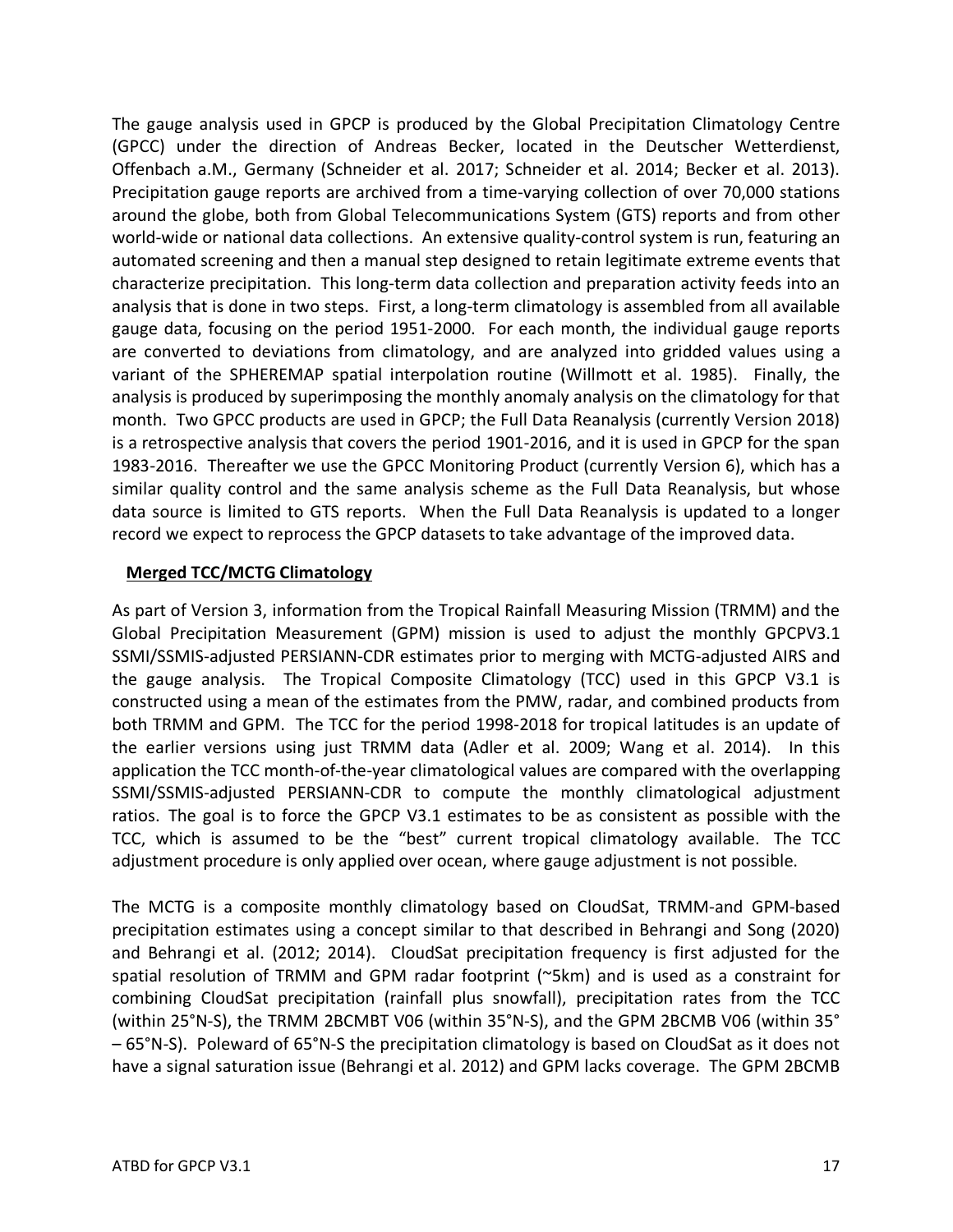is used as it provides an overlapping period with CloudSat (2007-2010) when both day- and night-time observations are available.

The TCC provides the best monthly climatological estimates in the region 25°N-S while the MCTG provides the best monthly climatological estimates in the regions 25°-90°N,S. Separate monthly climatological TCC and MCTG ratios were computed for SSMI/SSMIS-adjusted PERSIANN, and MCTG ratios were also computed for TOVS/AIRS. To take advantage of this information, merged monthly TCC/MCTG climatological adjustment ratios were developed and applied at the grid box level to the SSMI/SSMIS-adjusted PERSIANN estimates for the entire record. Because the TCC and MCTG have radically different means in the tropics, an overall bias adjustment is necessary to seamlessly merge the TCC and MCTG ratios. The merging process starts with computing separate NH and SH precipitation-weighted TCC/precipitation-weighted MCTG zonal average ratios for the zonal bands  $22^{\circ}N$  –  $23^{\circ}N$  and  $22^{\circ}S$  –  $23^{\circ}S$ . Weighting by precipitation is necessary to prevent large ratios in low-precipitation regions from dominating the zonal mean ratios. The MCTG is then capped at 2 to avoid undue influence of large ratios in regions of light precipitation and to maintain the regionality of the MCTG adjustment. Furthermore, the capping of ratios at 2 is consistent with the TCC. At latitudes 35°N and 35°S the precipitation-weighted TCC/precipitation-weighted MCTG zonal ratios are set to one as this is the extent of the TRMM influence in MCTG. These ratios are smooth-filled over the region 23°N-35°N and 23°S-35°S and then applied directly to the capped MCTG to provide a smooth transition from the TCC to the MCTG. The final step is to perform inverse linear weighting of TCC and adjusted MCTG across 20°-23.5°N,S to mitigate discontinuities in the ratio field.

The resulting ratio field is:

- 20°N–20°S: TCC
- 20°N–23.5°N and 20°S–23.5°S: Weighted TCC/adjusted MCTG average
- 23.5°N–35°N and 23.5°S–35°S: Adjusted capped MCTG
- 35°N–58°N and 35°S–58°S: Capped MCTG

Note that the TOVS/AIRS estimates are globally adjusted to the MCTG prior to merging with the adjusted PERSIANN estimates for consistency.

### 3.3.2 Ancillary Data

MERRA-2 hourly, instantaneous, single-level assimilation data ("inst1\_2d\_asm") were obtained from the Goddard Earth Sciences Data and Information Services Center for the entire GPCP V3.1 record. The fields used are surface pressure, 2-meter temperature, and 2-meter specific humidity. These data are used to compute the probability of liquid precipitation phase (Section 3.4.3).

### 3.4 Theoretical Description

The bulk of the GPCP code merges the various inputs to obtain the GPCP Satellite-Gauge estimate. Most of the input data are obtained as rain rates having been processed by other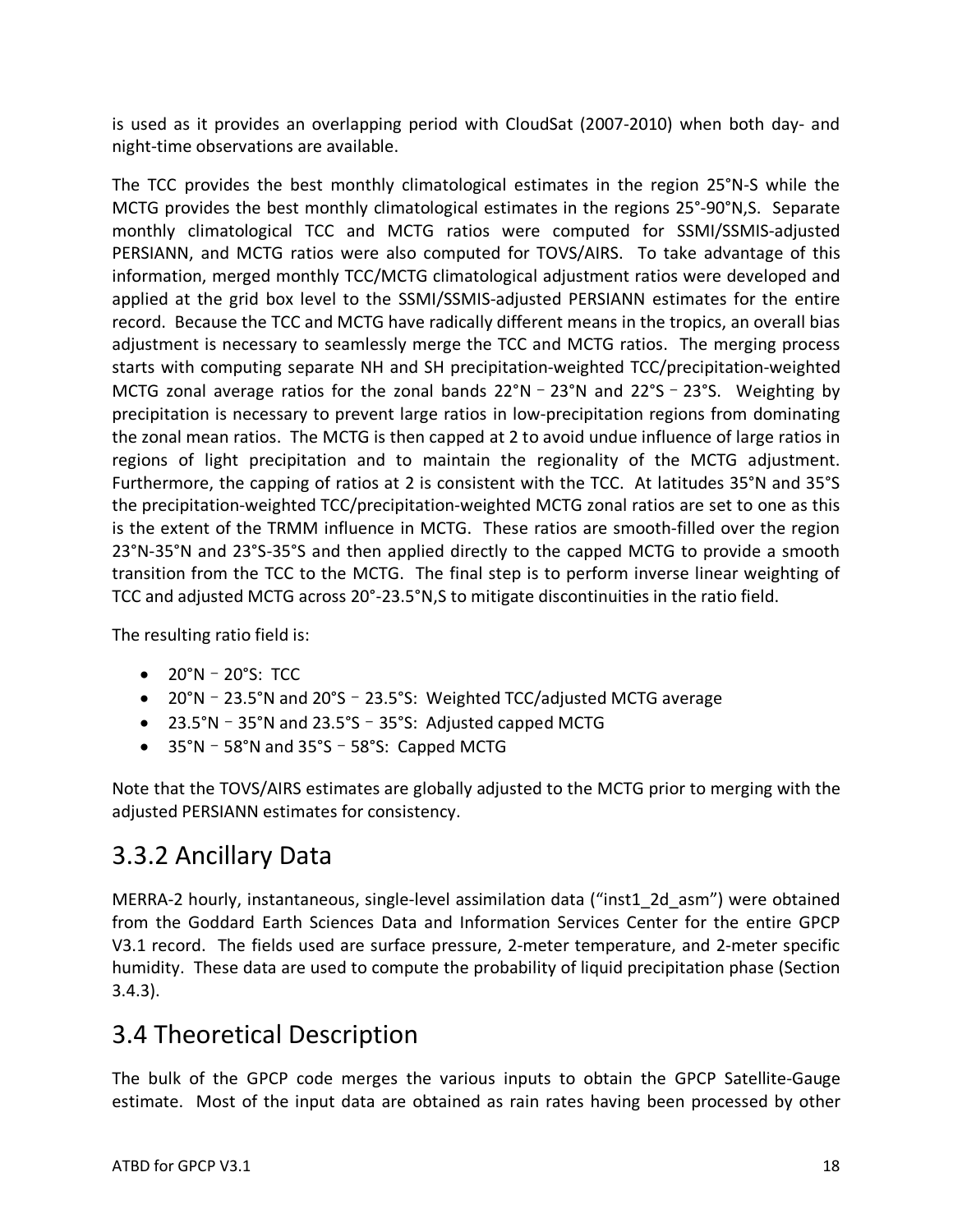groups. The exception to this is the PMW SSMI and SSMIS estimates computed with GPCP processing using the GPROF algorithm.

### 3.4.1 Physical and Mathematical Description

### **GPROF precipitation**

GPROF is based on Kummerow et al. (1996), Olson et al. (1999), and Kummerow et al. (2001). GPROF is a multi-channel physical approach for retrieving rainfall and vertical structure information from satellite-based PMW observations. The version used here, GPROF 2010v2, applies to both SSMI and SSMIS. GPROF applies a Bayesian inversion method to the observed microwave brightness temperatures using an extensive library of profiles relating hydrometeor profiles, microwave brightness temperatures, and surface precipitation rates. GPROF includes a procedure that accounts for inhomogeneities of the rainfall within the satellite field of view. Over land and coastal surface areas the conical-scan imager library largely reduces to a scattering-type procedure using only the higher-frequency channels. This loss of information arises from the physics of the emission signal in the lower frequencies when the underlying surface is other than entirely water.

### **PERSIANN-CDR precipitation**

PERSIANN-CDR rain rate estimates provided by UC-Irvine are generated at the 0.25° resolution product that are calibrated to the monthly 2.5° GPCP V2.3 SG product and cover the region 60°N-S. GridSat-B1 IRWIN IR data are used as input to create an intermediate output product called PERSIANN-B1. Precipitation is assigned based on an off-line training set of low-Earthorbit PMW precipitation samples that create coefficients that vary across a coarse spatial grid. The PERSIANN-B1 estimates are then thresholded to filter out noisy pixels. These noisy pixels are generally associated with pixels where the rain rate is "zero" but the Neural Network model estimates a very small nonzero value. These resulting noisy pixels can lead to a very large number of "rainy" days (rain rate > 0 mm/day). The 3-hour PERSIANN-B1 data are accumulated to the month and bias-corrected by the 2.5° GPCP V2.3 SG estimate.

For GPCP V3, these 3-hour PERSIANN estimates are averaged to the 0.5° resolution and then calibrated by gridded SSMI/SSMIS estimates for the month using regional matched histograms. The matched histograms are accumulated on a 3x3 grid for the month to enhance sampling and then smoothed using a 5x5 boxcar. A precipitation rate correction look-up table is computed and applied to the 3-hour PERSIANN estimates.

## 3.4.2 Data Merging Strategy

The V3.1 GPCP SG monthly is created by merging precipitation estimates in several different stages. Each of these stages leads to the creation of intermediate products, some of which are provided as outputs.

### **Adjusted PERSIANN merger with TOVS/AIRS**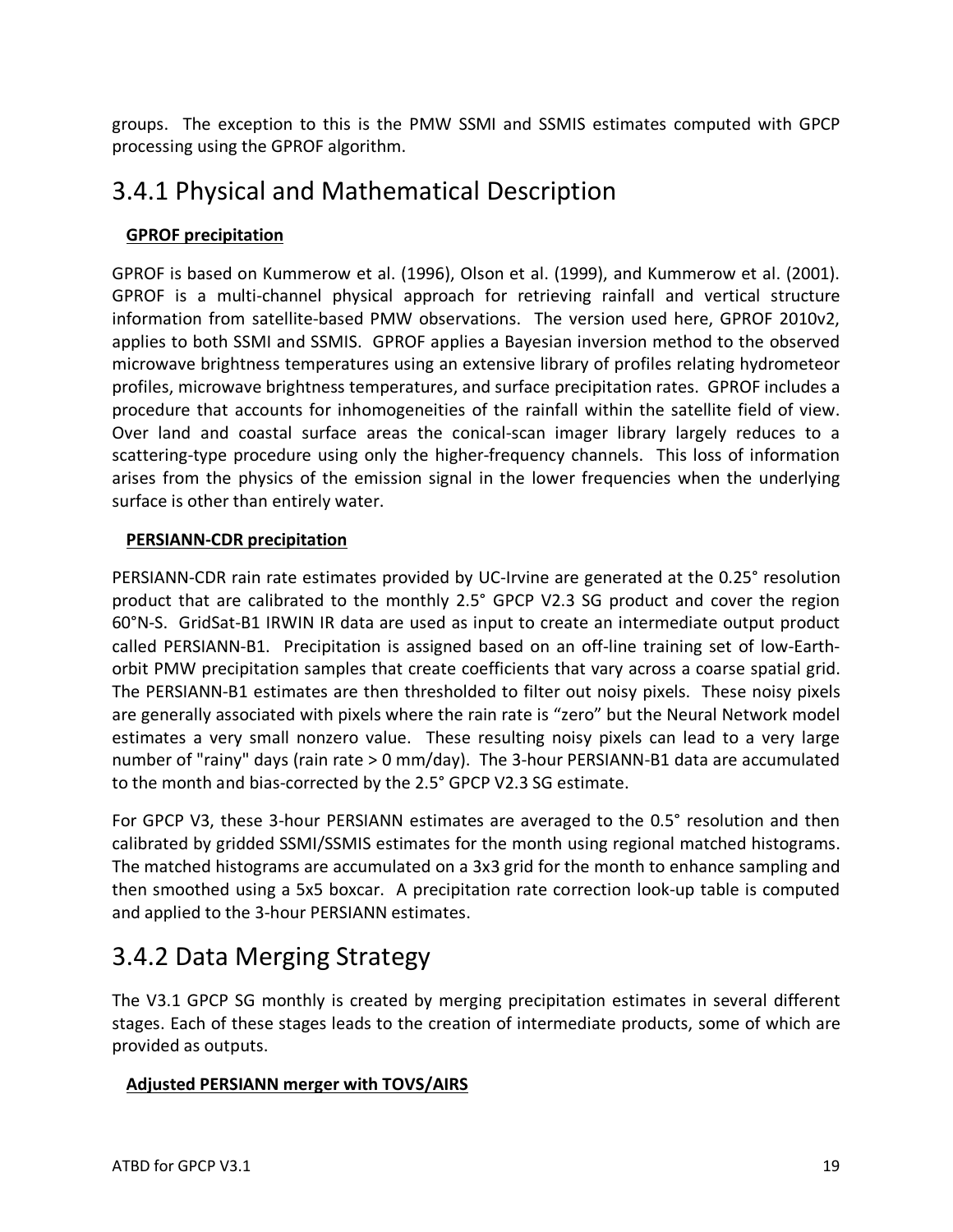The coverage of the adjusted PERSIANN precipitation estimates is limited to the region 60°N-S. To obtain global coverage, the regions outside this latitude band are filled using the globally complete TOVS/AIRS data. The adjusted PERSIANN data are used without any additional TOVS/AIRS data for the latitude band 35° N-S. Where there are holes in PERSIANN coverage as the result of data dropouts, the TOVS/AIRS data are inserted after the following adjustments: For small gaps, the TOVS/AIRS data are adjusted to the zonally averaged mean bias of the adjusted PERSIANN and inserted. For large gaps (listed in item o. of Section 6), the map of the ratio of PERSIANN to TOVS/AIRS (both at the monthly scale) is smoothed with a 5x5 boxcar filter, all holes are smooth-filled<sup>1</sup> using a 9x3 (X x Y) template, and the resulting ratio is multiplied by the TOVS/AIRS value, gridbox-by-gridbox. [This design presumes that zonal structure and the ratio near the hole are the important factors. All gaps will be smooth-filled in a future revision.] In the zone from 35° to 58° in each hemisphere, the adjusted PERSIANN and TOVS/AIRS estimates are weighted such that adjusted PERSIANN is heavily weighted at 35° N/S and TOVS/AIRS is heavily weighted at 58° N/S with a smooth transition in weighting in between. In the Northern Hemisphere, this bias adjustment is anchored on the equatorward side by the zonal average of the averaged adjusted PERSIANN and TOVS/AIRS values at 58° N. The bias adjustment over land on the polar side is anchored by the zonal average of the monthly precipitation gauge data at 70°N, with a smooth linear variation in between. The gauge's zonal average includes only grid boxes for which the gauge quality index is greater than zero. From 70°N to the North Pole, TOVS/AIRS data are adjusted to the bias of the same monthly precipitation gauge value average at 70°N. The same procedure is applied in the Southern Hemisphere, except the annual climatological precipitation gauge values are zonally averaged at 70°S. The monthly values are not used in the Antarctic as the lack of sufficient land coverage there yields unstable results. Furthermore, the current GPCC analysis lacks data over Antarctica, so this climatological adjustment is from a previous GPCC Monitoring Product. All seasonal variations in this description were developed in off-line studies of typical dataset variations, with the driving criterion being choosing a transition that ensures reasonable performance.

#### **Satellite-gauge combination**

After the multi-satellite (merged adjusted PERSIANN-TOVS/AIRS) estimate is created, it is merged with the gauge analysis. Prior to combination, the GPCC gauge analysis values are adjusted to remove systematic error due to wind effects, side-wetting, evaporation, etc., following Legates (1987). The process to combine the gauge analysis with the multi-satellite is a two-step process following Huffman et al. (1995).

In the first step the multi-satellite is adjusted to have the same bias as the gauges for all pixels with at least 35% land. This large-area adjustment is calculated and applied based on a 21x21 grid box average centered on the grid box of interest. The adjusted multi-satellite is then

<sup>&</sup>lt;sup>1</sup> Smooth-filling is an iterative process. On each pass, the value in every gridbox that originally was "missing" is replaced by the average of (non-missing) values on the stated template (here, 9 gridboxes in the X direction and 3 in the Y). This continues until the data field (approximately) converges.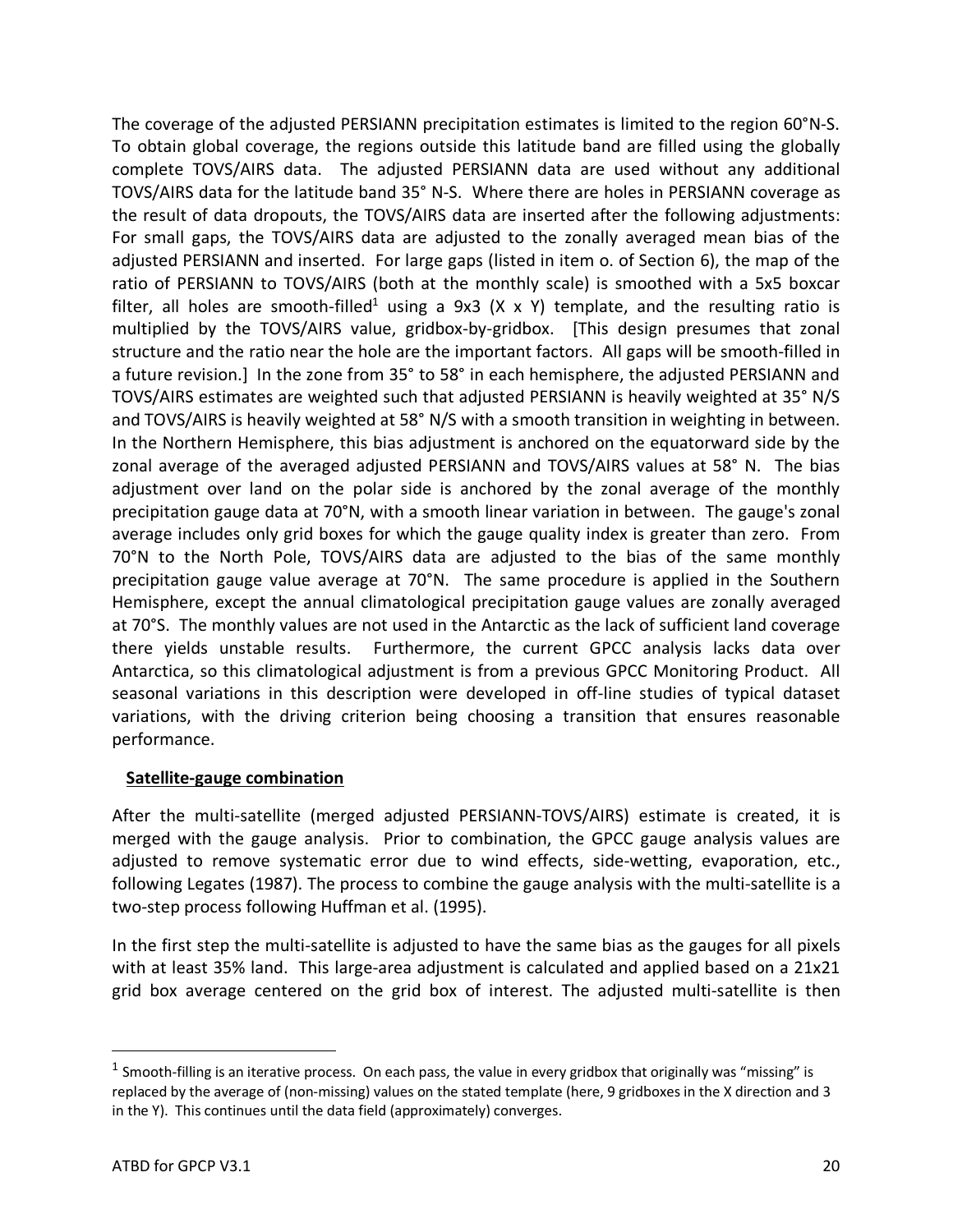combined with the gauges using a weighted average where the weights are the inverse (estimated) error variances.

#### **Random error estimates**

The random error of the combined satellite/gauge estimate is based on the technique of Huffman (1997) and is supplied as an output field. The bias error is neglected compared to the random error (both physical and algorithmic) so that the estimated error variance of an average over a finite set of observations, VAR, can be expressed.

$$
\text{VAR}=\frac{\text{H}(\bar{r}+S)[24+49\sqrt{\bar{r}}]}{N_i}
$$

where H and S are assumed constant,  $\vec{r}$  is the average precipitation rate in mm day<sup>-1</sup>, N<sub>i</sub> is the number of independent samples in the set of observations, and the expression in square brackets is a parameterization of the conditional precipitation rate based on work with the Goddard Scattering Algorithm, Version 2.1 (Adler et al. 1994) and fitting to the Surface Reference Data Center analyses (Huffman 1997). The "constants" H and S are set for each of the data sets for which error estimates are required by comparison of the data set against the SRDC and GPCC analyses and tropical Pacific atoll gauge data (Morrissey et al., 1995).

For the independent data sets  $r$  is taken to be the independent estimate of precipitation itself. However, when these errors are used in the combination, theory and tests show that the result is a low bias.  $r$  needs to have the same value in all the error estimates contributing to the combination, so it is estimated as the simple average of all precipitation values contributing to the combination. Note that this scheme is only used in computing errors used in the combination.

The formalism mixes algorithm and sampling error, and should be replaced by a more complete method when additional information is available from the single-source estimates. However, when Krajewski et al. (2000) developed and applied a methodology for assessing the expected random error in a gridded precipitation field, their estimates of expected error agreed rather closely with the errors estimated for the multi-satellite and satellite-gauge combinations.

### 3.4.3 Precipitation Phase

GPROF2010v2 retrieves total hydrometeor mass in the atmospheric column (except the conicalscan imager PMW retrievals only consider total solid hydrometeor mass over land and coast) and then implicitly correlate it to surface precipitation in any phase. Given these facts, the "precipitation" reported in this document refers to all forms of precipitation, including rain, drizzle, snow, graupel, and hail. The IR retrievals are calibrated to the PMW retrievals, again, without reference to precipitation phase. These IR calibrations are in-filled from surrounding areas in the snowy/icy-surface areas where PMW cannot provide estimates.

Since the precipitation phase, namely whether it is liquid, solid, or mixed, is not currently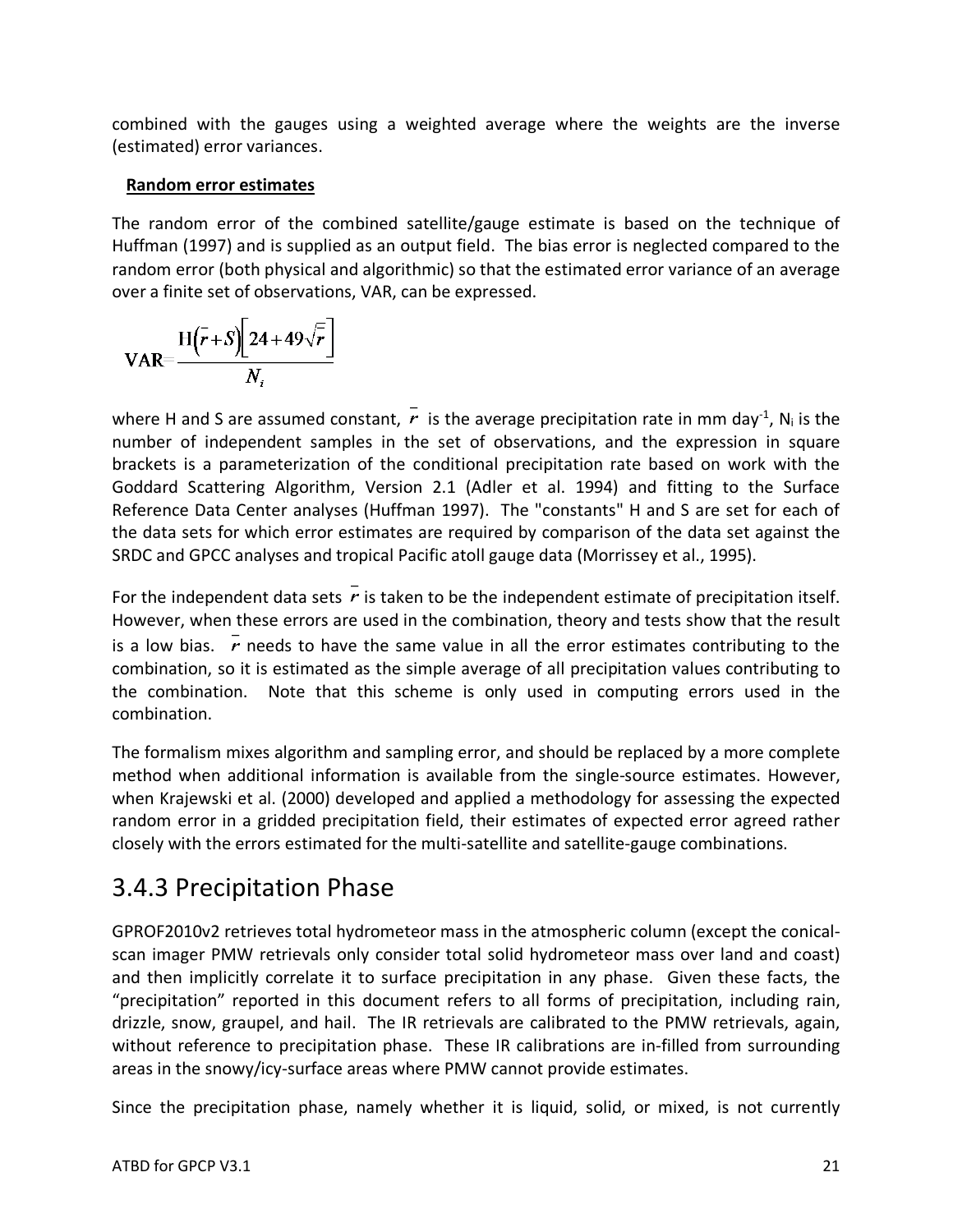provided as a satellite-based calculation by the precipitation algorithms used in GPCP V3.1, we must use ancillary data sets to create the estimate. Formally, there should be separate estimates for each phase. However, mixed-phase cases tend to be a small fraction of all cases, and we consider the estimation schemes to be sufficiently simplistic that estimating mixed phase as a separate class seems unnecessary. Some users need information on the occurrence of the solid phase, both due to the delays it introduces in moving precipitation water mass through hydrological systems, and due to the hazardous surface conditions that snow and ice create. Accordingly, we lump together liquid and mixed as "liquid" and compute a simple probability of liquid phase.

For the swath data, we adopt the Liu scheme (personal communication, 2013; Sims and Liu 2015), which was developed for the Radiometer Team. The present (pre-publication) form is a simple look-up table for probability of liquid precipitation as a function of wet-bulb temperature, with separate curves for land and ocean. This is a current area of research, so we anticipate changes as research results are reported. Since this diagnostic is independent of the estimated precipitation, we choose to report the probability of liquid phase for all grid boxes, including those with zero estimated precipitation. [This raises the possibility that the "probability of liquid precipitation" field can be applied to any other global precipitation field for estimating phase.] The surface temperature, humidity, and pressure information needed to compute the surface wet-bulb temperature are taken from the MERRA-2 reanalysis.

At the monthly scale the probability could either be the fraction of the time that the precipitation is liquid or the fraction of the monthly accumulation that fell as liquid. The latter seems to be what most users will want, so this is the parameter computed whenever at least 97% of the 3-hourly PERSIANN samples are available for the month. [This limit excludes cases where more than a day of data is missing, either in one run or a scattered series]. The monthly probability of liquid is computed as the precipitation-rate-weighted average of all 3-hourly probabilities in the month, except for grid boxes where zero precipitation is estimated for the month, in which case it is the simple average of all available probabilities in the month. This approach assumes that the occurrence of liquid and solid over the month will approximately conform to the percentages given in the specification equation, so that the weighted probability of liquid approximates the fraction of amount of precipitation: liquid precipitation = probability  $*$  precipitation, and solid precipitation =  $(100 -$  probability)  $*$  precipitation. In the regions where PERSIANN is merged with TOVS/AIRS, the 3-hourly probabilities for PERSIANN are used. The fallback, which occurs when PERSIANN has more missings, and whenever TOVS/AIRS estimates are used, is to average all the 3-hourly probabilities in the month.

Note that the assignment of phase does not change the units of precipitation, which is the depth of liquid. In the case of solid precipitation, this is usually referred to as snow water equivalent (SWE). The depth of fallen snow that corresponds to this SWE depends on the density of the snow. Typically, it takes about 10 mm of fallen snow to yield 1 mm of SWE, but the ratio depends on location, meteorological regime, time of year, and elevation. There is an excellent discussion of how Environment Canada is addressing this in Wang et al. (2017).

## 3.4.4 Gauge Relative Weighting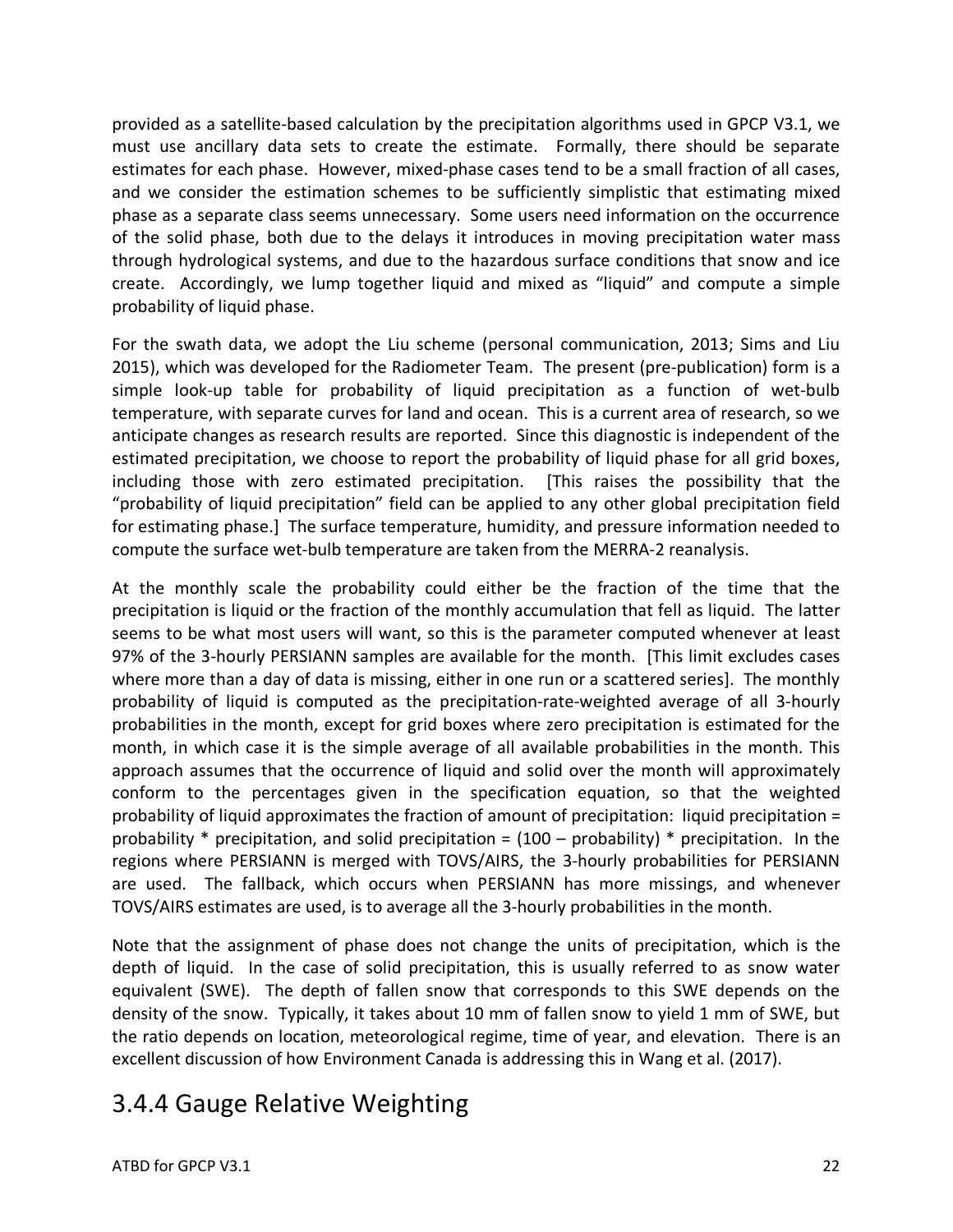The GPCC gauge analysis and the satellite-only estimates are merged based on inverse error variance weighting as described in Section 3.4.2. In areas of dense gauge coverage, the gauge analysis is assigned more weight due to the higher confidence, and is therefore weighted more heavily in the satellite-gauge estimate. In areas with sparse gauge coverage, the satellite-only estimate is weighted more heavily. Using these relative weights, the percent weighting of the gauge analysis can be computed. The gauge relative weighting is a direct reflection of the gauge population for a given month and can be used as guidance to assess the quality of any given grid box.

### 3.4.5 Quality Index

The quality index is based on Huffman's (1997) analysis of sampling error for a particular data source for a month. The general form of the relationship is simplified to a relationship that can be inverted to give the number of samples. When all the constants on the right-hand side are set for the gauge analysis, but final satellite-gauge values are used for the estimated precipitation and random error values, the number variable is defined as the equivalent number of gauges. Following Huffman (1997), the interpretation is that this is the approximate number of gauges required to produce the estimated random error, given the estimated precipitation. The units are gauges per area, and in the current implementation the area is carried as 2.5°x2.5° of latitude/longitude, even though GPCPV3 is computed on a much finer scale, in order to facilitate interpretation in large-error regions. Note that this formulation only addresses random error, not bias.

## 3.4.6 Algorithm Output

The GPCP Version 3.1 Satellite-Gauge monthly precipitation data set covers the period January 1983 through December 2019 (with additional months planned). The primary product in the dataset is a combined observation-only dataset, that is, a gridded analysis based on gauge measurements and satellite estimates of precipitation.

The data set archive consists of monthly netCDFs, with each file having the eight following fields:

- (1) merged satellite-gauge precipitation estimate (mm/d),
- (2) merged satellite-gauge precipitation random error estimate (mm/d),
- (3) satellite-only precipitation estimate (mm/d),
- (4) satellite source field (IR = 0, IR/TOVS/AIRS blend = 2, TOVS/AIRS = 4)
- (5) undercatch-corrected gauge analysis precipitation (mm/d),
- (6) probability of liquid-phase precipitation (%),
- (7) gauge relative weighting, and
- (8) quality index.

Each file occupies almost 7 MB. The grid on which each field of values is presented is a 0.5°x0.5° latitude--longitude (Cylindrical Equal Distance) global array of points. It is size 720x360, with X (longitude) incrementing most rapidly West to East from the International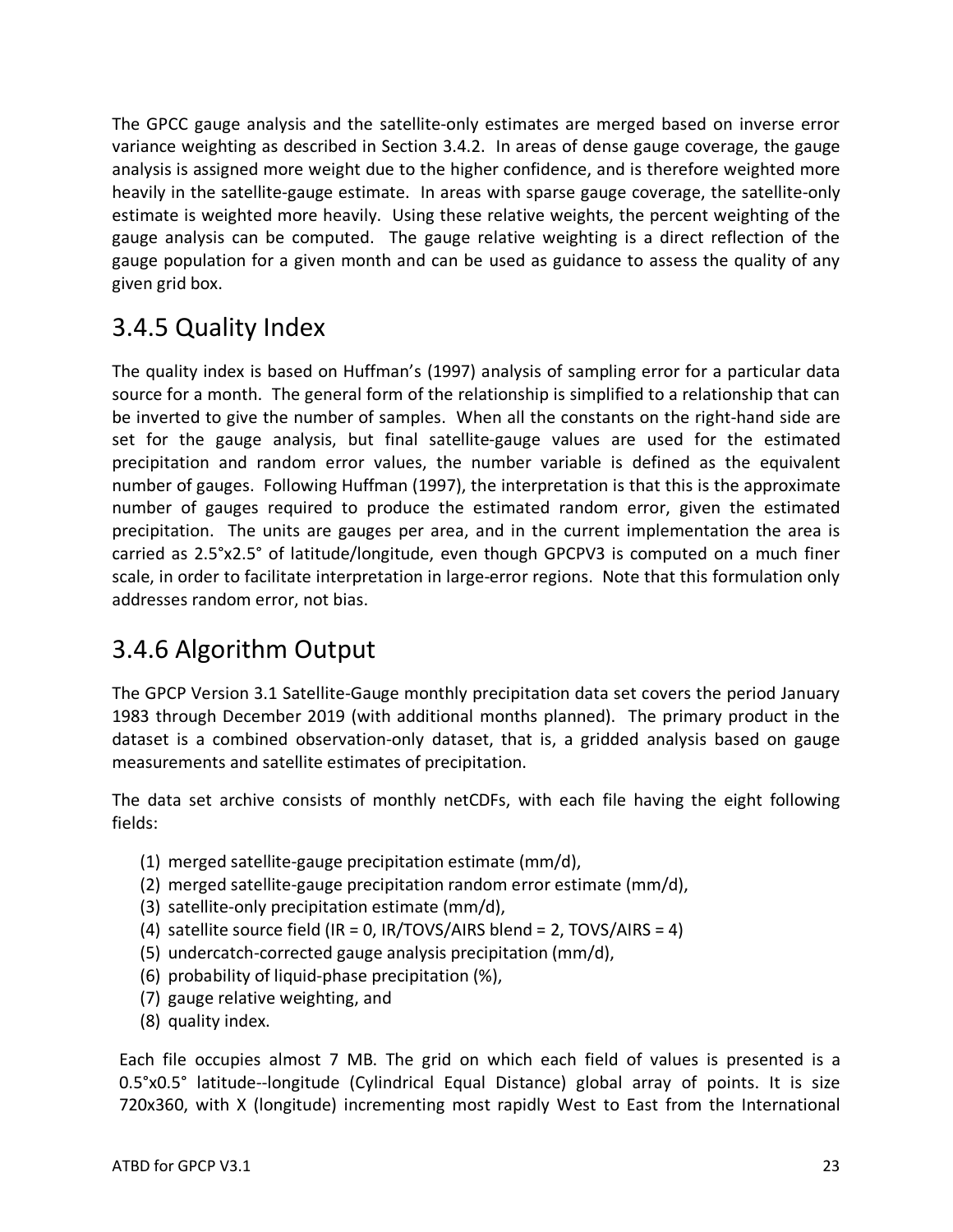Dateline, and then Y (latitude) incrementing North to South. Grid edges are placed on wholeand half-degree values:

First point center = (89.75°N, -179.75°W) Second point center = (89.75°N, -179.25°W) Last point center = (89.75°S, 179.75°E)

# 4.0 Test Datasets and Output

### 4.1 Test Input Datasets

Initial test input data sets consisted of several months of data inputs.

### 4.2 Test Output Analysis

## 4.2.1 Reproducibility

Reproducibility has been shown by comparison with results of parallel runs.

### 4.2.2 Precision and Accuracy

As described in Section 3.4.2, a reasonable estimate of random error is provided for each grid box based on a parameterized equation that depends on precipitation rate and sampling. At present, there is no comparable parameterization for the bias error. Section 3.4.2 uses the merged TCC/MCTG climatology to approximately adjust the GPCP V3.1 estimates to what is considered the "best" available climatology, but this remains a research topic.

## 4.2.3 Error Budget

It is extremely challenging to develop an error budget for satellite retrievals. The discussion in Section 4.2.2 represents the state of the art.

The Probability of Liquid Phase Precipitation field is being characterized. Early results tend to show that low(high) probabilities are low(high). That is, the statements of phase are generally too confident.

# 5.0 Practical Considerations

## 5.1 Quality Assessment and Diagnostics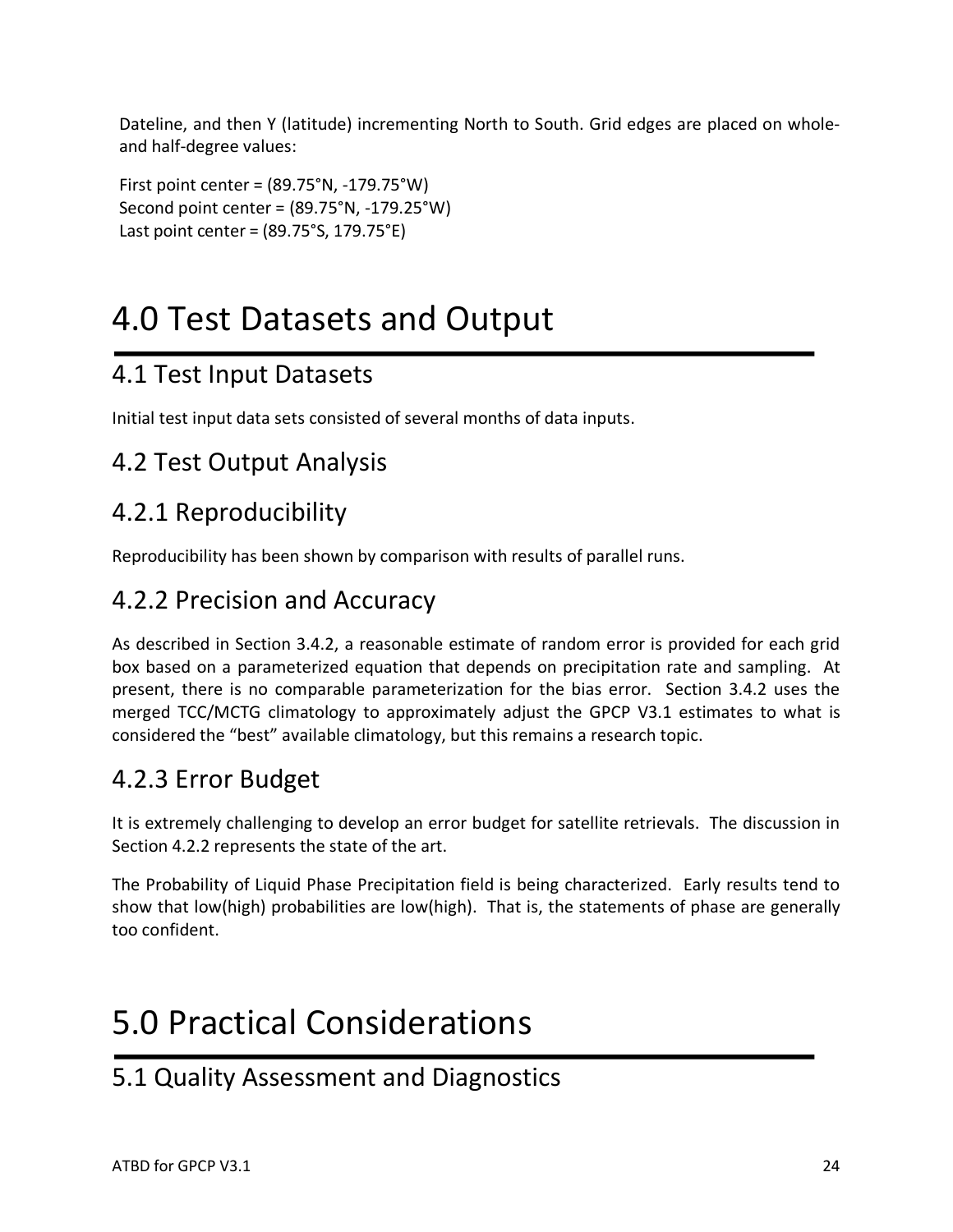Diagnostic analyses and plots of the output products are computed for each month, with comparison to climatologies and the prior GPCP V2.3 datasets. Particular attention is paid to the time series of various large-area averages for possible deviations as data boundaries are encountered. Anomalies are identified and analyzed to determine their origins.

## 5.2 Exception Handling

Errors in input data or processing are corrected when possible, or documented if they are not fixable.

## 5.3 Algorithm Validation

The diagnostics and exception handling described above form the first line of validation. Further evaluation will include validation against independent satellite-based precipitation data sets as well as in situ observations such as those from the Multi-Radar/Multi-Sensor System and Pacific atoll rain gauges.

### 5.4 Processing Environment and Resources

The computer used to process the GPCP monthly product is a CentOS 6 Linux Server. The programming languages and software include: C shell scripts to run the processing code, FORTRAN programs to perform the calculations, and xmgrace and Python to make the diagnostic plots and visualizations.

## 6.0 Assumptions and Limitations

There are a number of known issues that are relevant for a CDR-like data set. The GPCP team has worked hard to ameliorate these issues:

- a. This second release, labeled V3.1, is a significant improvement over the 3.0 beta, but has known limitations. Specifically, the TOVS/AIRS record is not as homogeneous as we expect for a CDR. The team continues to work toward improving these issues in a future release.
- b. The GridSat data contains residual intersatellite differences at the boundaries between the areas of coverage of the geo-IR sensors, and these boundaries are partially carried through into the PERSIANN-CDR output. Formally, the boundaries shift from one three-hour snapshot to the next, but they tend to recur in the same locations, and so are more or less visible in the monthly accumulations.
- c. Unlike the previous Version 1 and 2 GPCP SG datasets, the Version 3.1 monthly accumulation of (PERSIANN-CDR) IR-based input is built from the time series of lowestzenith-angle observations for each three-hour period. Variations in the time series (including "missing" values due to the lack of a secondary observation when the primary is missing) are driven by the availability of each geo-IR satellite.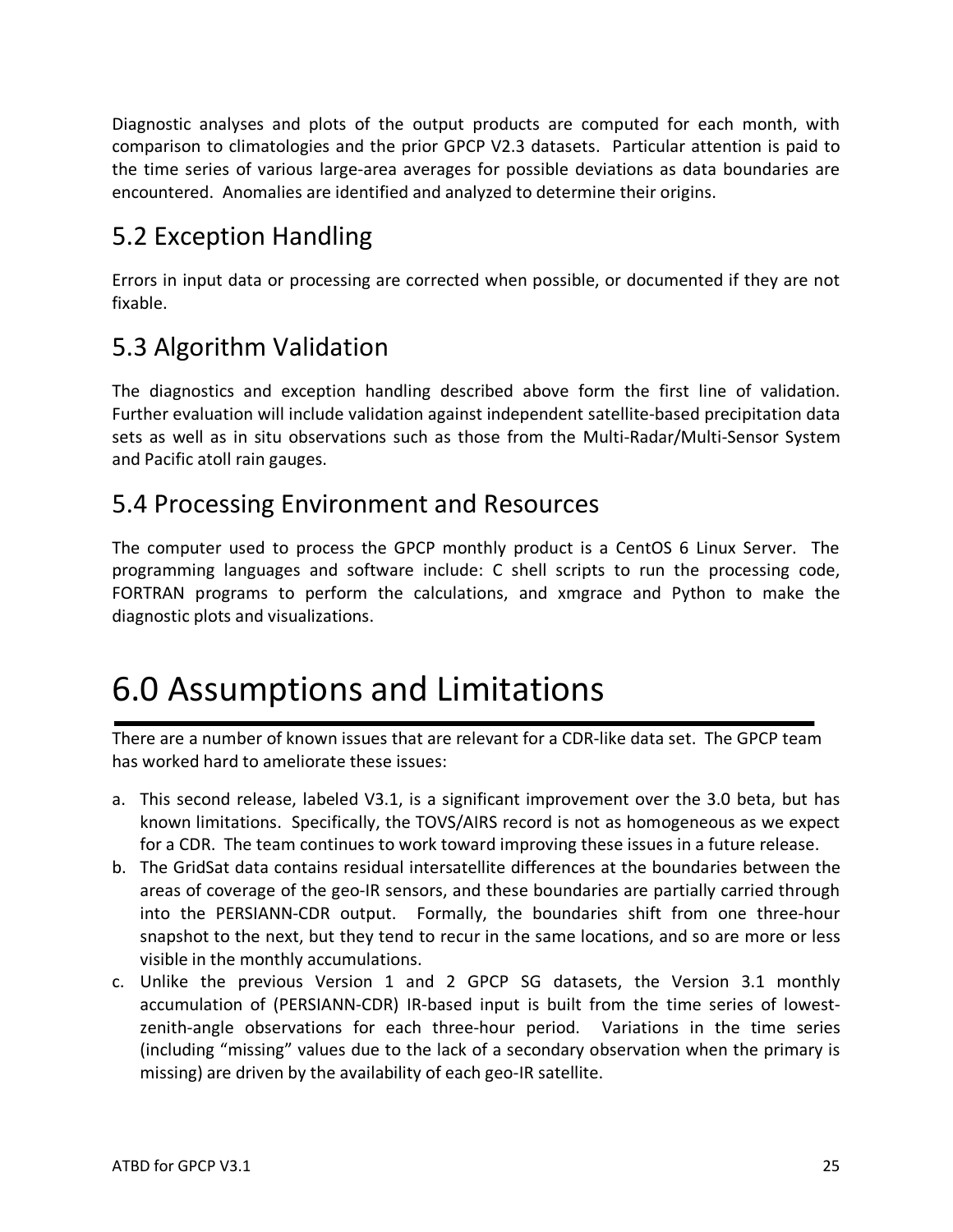- d. Unlike the previous Version 1 and 2 GPCP SG datasets, the IR Tb data for V3.1 GPCP are provided in a consistent data format for the entire record.
- e. Beginning with January 2009, SSMIS precipitation estimates replaced the SSMI estimates because the F13 SSMI failed in September 2009 and we wanted to both avoid possible degraded performance late in the SSMI record and to establish a whole-year data boundary to aid in diagnosing possible biases. The SSMIS data have been adjusted to match the largescale bias of the SSMI to maintain homogeneity across the data boundary.
- f. The TOVS precipitation estimates for the SSMI period January 1983 February 1999 are based on two satellites. For February 1999 – August 2002 (and with a degrading record extending April 2005), the TOVS estimates are based on only one satellite. However, the recently discovered, significant shift in high-latitude TOVS estimates starting with December 1999 are a much stronger data boundary and lead to the choices made in item i.
- g. TOVS data were partially denied for the period 10-18 September 2001 and cannot be recovered. As well, various operational issues caused partially or completely missing days of TOVS data.
- h. Beginning with September 2002, AIRS precipitation estimates replaced the TOVS estimates at high latitudes because of TOVS product degradation later in 2003.
- i. The TOVS monthly precipitation estimates up through November 1999 are calibrated to approximately match the zonal average AIRS monthly using two separate independent 13.75-year periods as the calibration periods; for December 1999-August 2002, TOVS daily are calibrated to the zonal average AIRS daily using two separate independent ENSO-neutral 24-month periods. For both of these, regional differences remain.
- j. Every effort has been made to preserve the homogeneity of the Version 3.1 data record. However, the regional variances inherent in the climatologically calibrated PERSIANN-CDR data are typically smaller than those encountered in the SSMI/SSMIS data, so the statistical nature of the fields will be different for the pre-microwave and microwave eras (the latter starting January 1992).
- k. The precipitation gauge data used in the Version 3.1 analysis consists of GPCC Full for the period 1983 – 2016 and GPCC Monitoring for the period 2017 – present. Although there is strong consistency in analysis scheme, quality control, and data sources between the two analyses, there can be a discernible change in statistics where the gauge population is different between the two datasets.
- l. Every attempt has been made to create an observation-only based precipitation data set. However, the TOVS estimates (but not AIRS) rely on numerical model data to initialize the estimation technique. The greatest chance of model influence is at high latitudes, where the retrievals more often fail to converge, and so fall back on the first guess. As well, the precipitation phase variable is a diagnostic based strictly on the MERRA-2 global analysis. This is believed to have only modest impact from numerical effects, since temperature and humidity are typically well-constrained by observations in MERRA-2.
- m. Some polar-orbiting satellites have experienced significant drifting of the equator-crossing time during their period of service. There is no direct effect on the accuracy of the retrievals, but it is possible that the systematic change in sampling time could introduce biases in the resulting precipitation estimates. It is unlikely that this issue affects the SSMI/SSMIS data used for calibration because the sequence of single satellites used have all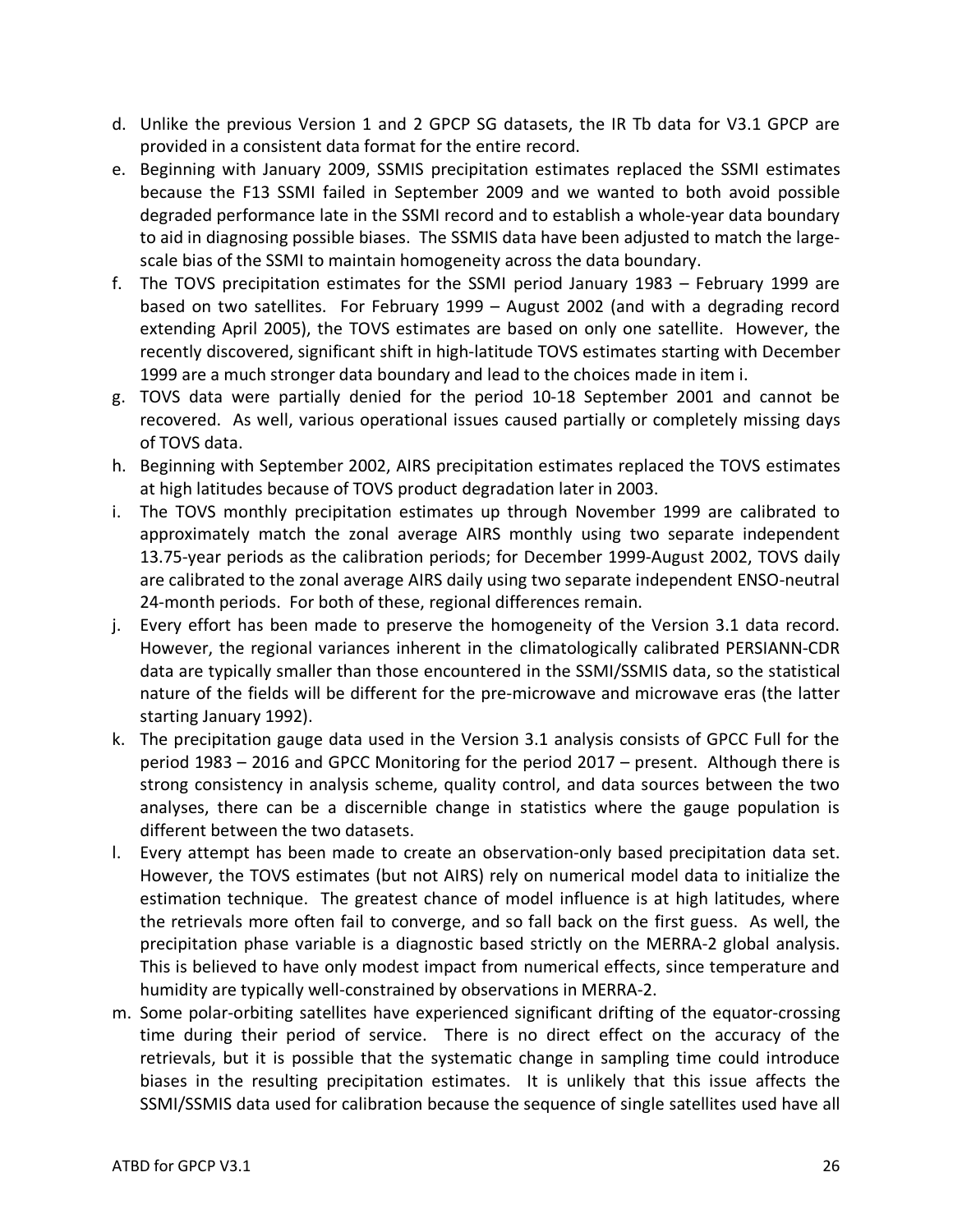stayed within ±1 hour of the nominal 6 a.m. / 6 p.m. overpass time. Satellites carrying the TOVS sensors did drift, and a diurnal correction was applied to the data by the SRT. The Aqua satellite carrying the AIRS sensor has been station-keeping at 1:30 p.m. as part of the A-Train.

- n. The PERSIANN-CDR for February 1992 is missing data for the span 11 18Z 25 09Z. Because of this, there is inadequate data to provide a stable monthly calibration with the SSMI estimates, so the fallback pre-SSMI climatological calibration is used.
- o. The PERSIANN-CDR for the months February, May, June, July 1984; February, May, June, September, November, December 1989; February 1990; and February 1992 are missing partial or entire sectors of precipitation. The nominal zonal average correction for the TOVS, used to fill in the sectors, proved inadequate. The backup scheme using TOVS/AIRS data is described in Section 3.4.2.

# 7.0 Future Enhancements

The immediate plan is to compute additional months as they occur. We will continue addressing the known anomalies in V3.1, namely inhomogeneities in the TOVS/AIRS record, and seams in the IR input. As well, we plan to shift to the smooth-fill scheme for adjusting TOVS/AIRS data for filling all gaps in the PERSIANN (Section 3.4.2). In addition, there is a plan to create a daily data set for the entire 1983-present period on the same 0.5° grid as for the monthly. The fields will be globally complete for the period when daily TOVS/AIRS data are available (October 1996 to the present), and over the latitude band 60°N-S for earlier times. As well, a 3-hourly product is anticipated, likely to be created by rescaling the Integrated MultisatellitE Retrievals for the Global Precipitation Measurement (GPM) mission (IMERG; Huffman et al. 2019). This short-interval product is likely to be computed at the same 0.5° grid over the global domain for June 2000 – present (and shifting to January 1998 when all necessary inputs become available). Refining the methods for uncertainty quantification is also among the future tasks. Finally, the MEaSUREs-2017 project led by Dr. A. Behrangi (University of Arizona), with which V3.1 is associated, is working toward improved high-latitude estimates. This can include implementation of the new retrievals and sensors as they become available and revisiting the gauge undercatch correction factors.

## 8.0 References

Adler, R.F., G.J. Huffman, A. Chang, R. Ferraro, P. Xie, J. Janowiak, B. Rudolf, U. Schneider, S. Curtis, D. Bolvin, A. Gruber, J. Susskind, P. Arkin, E. Nelkin 2003: The Version 2 Global Precipitation Climatology Project (GPCP) Monthly Precipitation Analysis (1979-Present). *J. Hydrometeor*., **4**,1147-1167.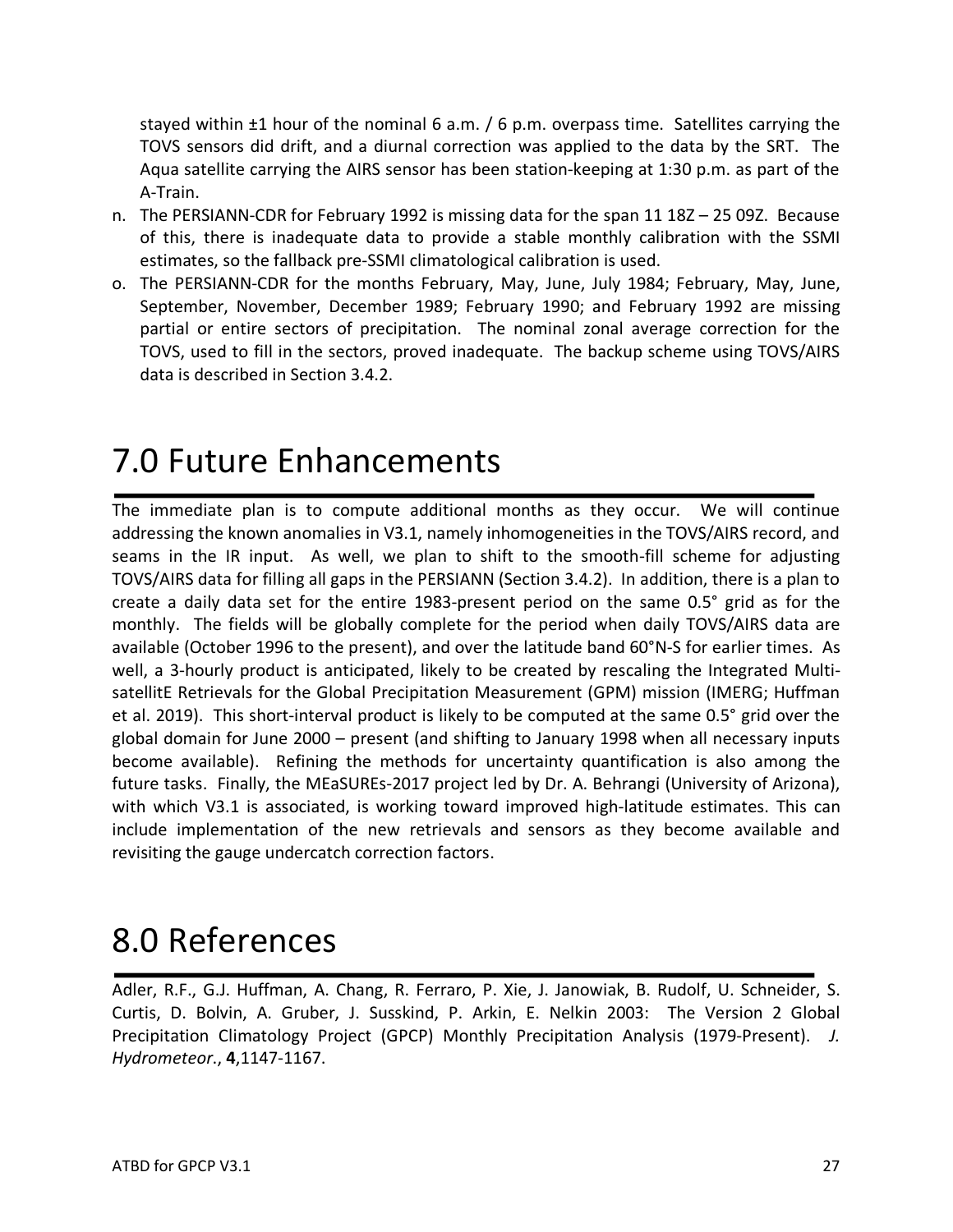Adler, R.F., G.J. Huffman, P.R. Keehn, 1994: Global Tropical Rain Estimates from Microwave-Adjusted Geosynchronous IR Data. *Remote Sensing Rev*., **11**, 125-152.

Adler, R., M. Sapiano, G. Huffman, D. Bolvin, J.-J. Wang, G. Gu, E. Nelkin, P. Xie , L. Chiu, R. Ferraro, U. Schneider, A. Becker, 2016: New Global Precipitation Climatology Project Monthly Analysis Product Corrects Satellite Data Drifts. *GEWEX News*, **26**, 7-9.

Adler, R. F., J.-J. Wang, G. Gu, and George J. Huffman, 2009: A Ten-Year Tropical Rainfall Climatology Based on a Composite of TRMM Products. *J. Meteorol. Soc. Japan*, **87A**, 281-293.

Ashouri, H., K.-L. Hsu, S. Sorooshian, D.K. Braithwaite, K.R. Knapp, L.D. Cecil, B.R. Nelson, O.P. Prat, 2015: PERSIANN-CDR: Daily Precipitation Climate Data Record from Multisatellite Observations for Hydrological and Climate Studies. *Bull. Amer. Meteor. Soc.*, **96**, 69-83. *doi:10.1175/BAMS-D-13-00068.1*

Becker, A., P. Finger, A. Meyer-Christoffer, B. Rudolf, K. Schamm, U. Schneider, M. Ziese, 2013: A Description of the Global Land-surface Precipitation Data products of the Global Precipitation Climatology Centre with Sample Applications including Centennial (Trend) Analysis from 1901 present. *Earth System Science Data. doi:10.5194/essd-5-71-2013.* http://www.earth-syst-scidata.net/5/71/2013/essd-5-71-2013.html

Behrangi, A., Stephens, G., Adler, R.F., Huffman, G.J., Lambrigtsen, B., Lebsock, M., 2014: An Update on the Oceanic Precipitation Rate and Its Zonal Distribution in Light of Advanced Observations from Space. *Journal of Climate,* **27**, 3957-3965. *doi:10.1175/jcli-d-13-00679.1*

Behrangi, A., Lebsock, M., Wong, S., Lambrigtsen, B., 2012: On the Quantification of Oceanic Rainfall using Spaceborne Sensors. *Journal of Geophysical Research: Atmospheres*, **117**. *doi:10.1029/2012jd017979*

Behrangi, A., and Y. Song, 2020: A new estimate for oceanic precipitation amount and distribution using complementary precipitation observations from space and comparison with GPCP. *Environmental Research Letters*, **15**. *doi:10.1088/1748-9326/abc6d1*

Hollinger, J., R. Lo, G. Poe, J. Pierce, 1987: *Special Sensor Microwave/Imager User's Guide*, Naval Res. Lab., Washington, DC, 120 pp.

Hollinger, J.P., J.L. Pierce, G.A. Poe, 1990: SSMI Instrument Evaluation*. IEEE Trans. Geosci. Remote Sens*., **28**, 781-790.

Huffman, G.J., 1997: Estimates of Root-Mean-Square Random Error Contained in Finite Sets of Estimated Precipitation. *J. Appl. Meteor*., **36**, 1191-1201.

Huffman, G.J, R. F. Adler, P. Arkin, A. Chang, R. Ferraro, A. Gruber, J. Janowiak, A. McNab, B. Rudolf, U. Schneider, 1997: The Global Precipitation Climatology Project (GPCP) Combined Precipitation Dataset. *Bull. Amer. Meteor. Soc*., **78**, 5–20.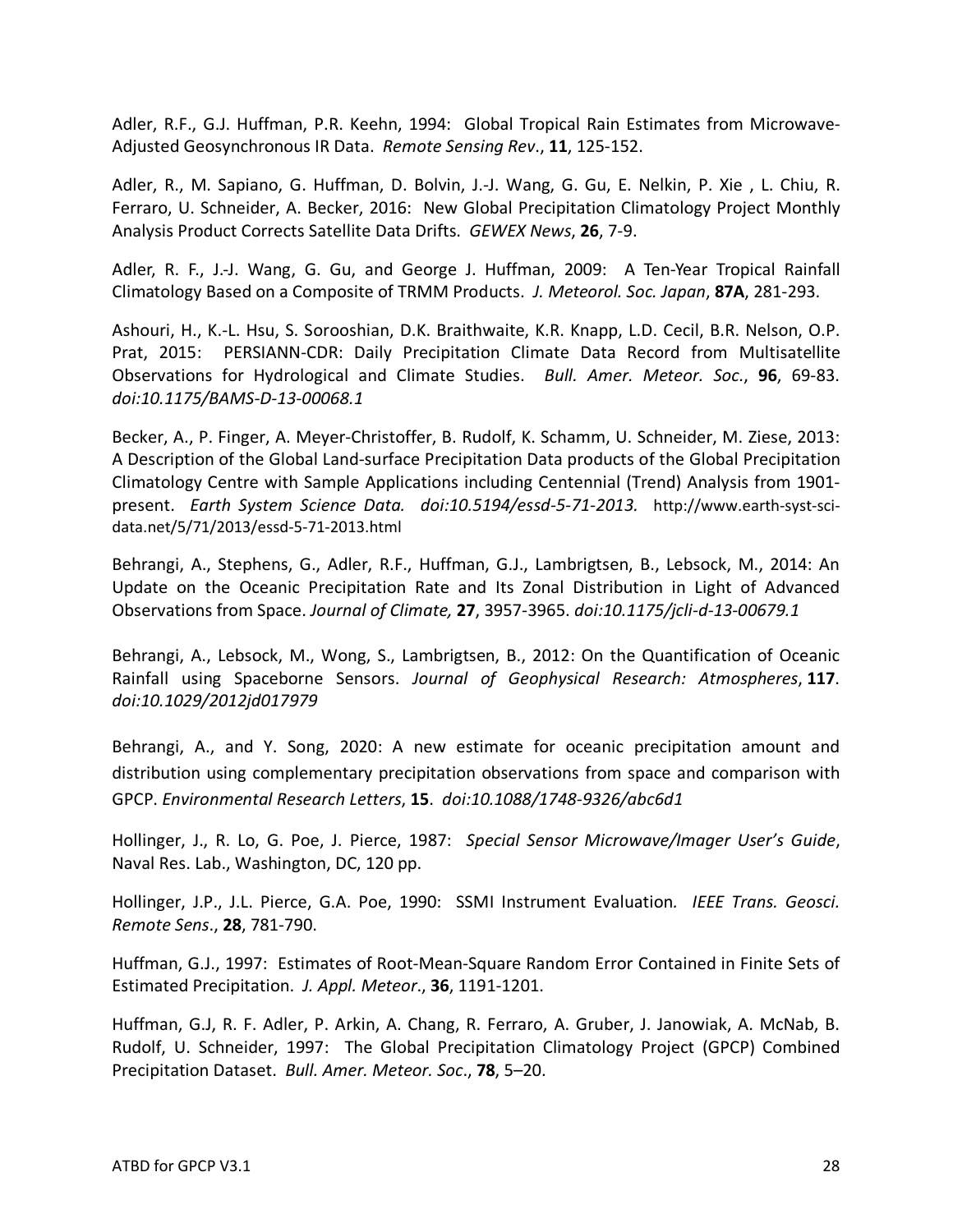Huffman, G.J, R.F. Adler, D.T. Bolvin, G. Gu 2009: Improving the Global Precipitation Record: GPCP Version 2.1. *Geophys. Res. Lett*., **36**, L17808. *doi:10.1029/2009GL040000*

Huffman, G.J., R.F. Adler, B. Rudolf, U. Schneider, P.R. Keehn, 1995: Global Precipitation Estimates Based on a Technique for Combining Satellite Data, Raingauge Analysis and Model Precipitation Information. *J. Climate*, **8**, part 2, 1284-1295.

Huffman, G.J., D.T. Bolvin, D. Braithwaite, K. Hsu, R. Joyce, C. Kidd, E.J. Nelkin, S. Sorooshian, J. Tan, P. Xie, 2019: Algorithm Theoretical Basis Document (ATBD) Version 6.2 for the NASA Global Precipitation Measurement (GPM) Integrated Multi-satellitE Retrievals for GPM (I-MERG). GPM Project, Greenbelt, MD, 36 pp. *https://gpm.nasa.gov/sites/default/files/document\_files/IMERG\_ATBD\_V06.pdf*

Knapp, K.R., 2008: Scientific Data Stewardship of International Satellite Cloud Climatology Project B1 Global Geostationary Observations. *J. Appl. Remote Sens., B*, 023548. *doi:10.1117/1.30434 61*

Krajewski, W. F., G. J. Ciach, J. R. McCollum, C. Bacotiu, 2000: Initial Validation of the Global Precipitation Climatology Project Monthly Rainfall over the United States. *J. Appl. Meteor*., **39**, 1071–1086.

Kummerow, C., Y. Hong, W.S. Olson, S. Yang, R.F. Adler, J. McCollum, R. Ferraro, G. Petty, D-B. Shin, T.T. Wilheit, 2001: The Evolution of the Goddard Profiling Algorithm (GPROF) for Rainfall Estimation from Passive Microwave Sensors. *J. Appl. Meteor*., **40**, 1801–1820. *doi:/10.1175/1520-0450(2001)040<1801:TEOTGP>2.0.CO;2*

Kummerow, C., W.S. Olson, L. Giglio, 1996: A Simplified Scheme for Obtaining Precipitation and Vertical Hydrometeor Profiles from Passive Microwave Sensors. *IEEE Trans. Geosci. Remote Sens*., **34**, 1213-1232.

Legates, D.R, 1987: A Climatology of Global Precipitation. *Pub. in Climatol*., **40**, U. of Delaware, 85 pp.

Morrissey, M. L., M. A. Schafer, S. E. Postawko, B. Gibson, 1995: The Pacific Rain Gage Rainfall Database. *Water Resour. Res*., **31**, 2111–2113.

Northrup Grumman, 2002: *Algorithm and Data User Manual (ADUM) for the Special Sensor Microwave Imager/Sounder (SSMIS)*, Northrup Grumman Electronic Systems, Azusa, CA, Report 12621, 69 pp. *ftp://rain.atmos.colostate.edu/pub/msapiano/SSMI\_SSMIS\_Archive\_Docs/ SSMIS\_general/Algorithm\_and\_Data\_User\_Manual\_For\_SSMIS\_Jul02.pdf*

Olson, W. S., C. D. Kummerow, Y. Hong, W.-K. Tao, 1999: Atmospheric Latent Heating Distributions in the Tropics Derived from Satellite Passive Microwave Radiometer Measurements. *J. Appl. Meteor*., **38**, 633-664.

Schneider, U., A. Becker, P. Finger, A. Meyer-Christoffer, M. Ziese, B. Rudolf, 2014: GPCC's New Land Surface Precipitation Climatology based on Quality-controlled In Situ Data and its Role in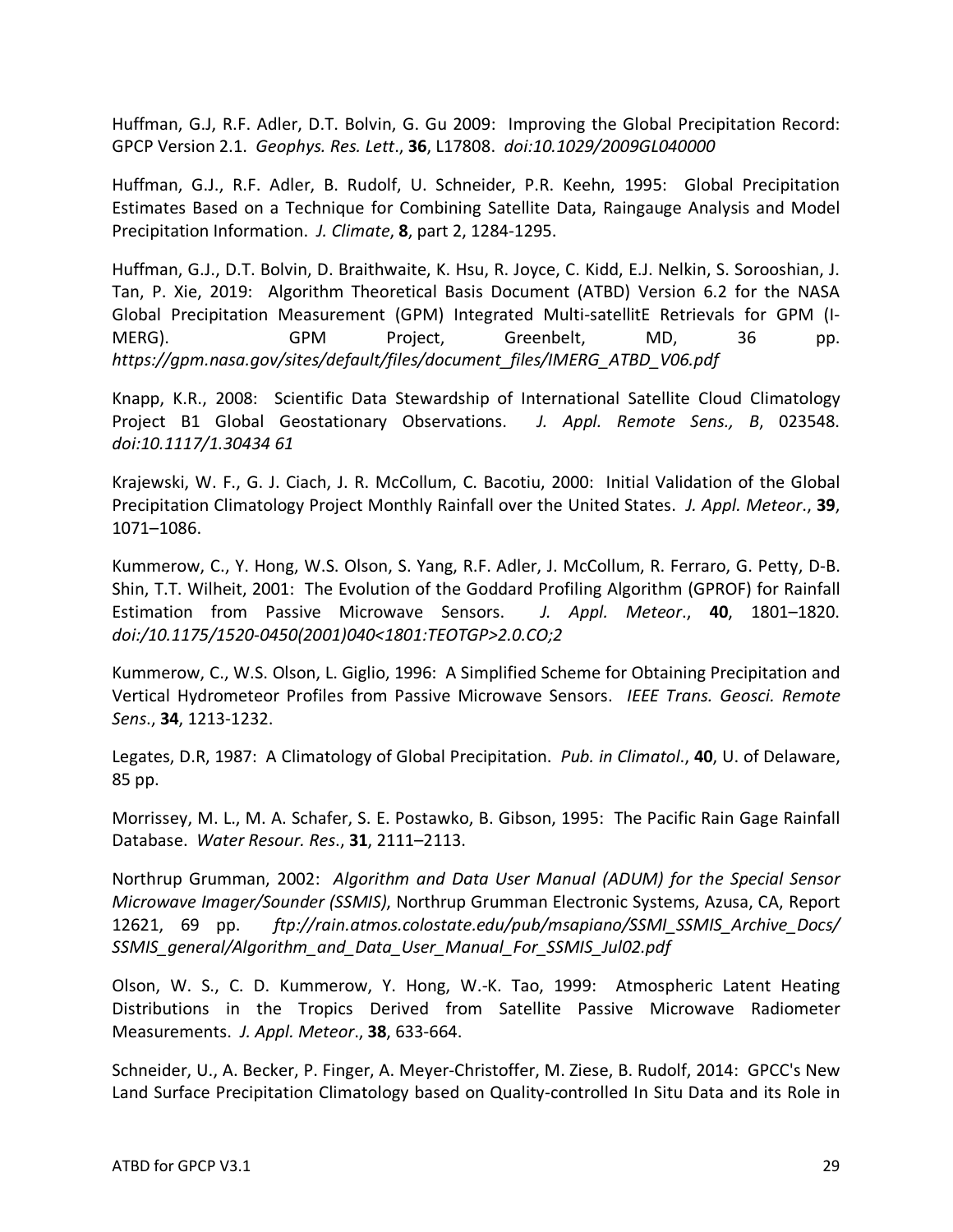Quantifying the Global Water Cycle. *Theor. Appl. Climatol.,* **115**, 15, *doi:10.1007/s00704-013- 0860-x*

Schneider, U., P. Finger, A. Meyer-Christoffer, E. Rustemeier, M. Ziese, and A. Becker, 2017: Evaluating the Hydrological Cycle over Land Using the Newly-Corrected Precipitation Climatology from the Global Precipitation Climatology Centre (GPCC). *Atmosphere*, **8**, 52, *doi:10.3390/atmos8030052*

Sims, E.M., and G. Liu, 2015: A Parameterization of the Probability of Snow–Rain Transition. *J. Hydrometeor*., **16**, 1466–1477. *doi:10.1175/JHM-D-14-0211.1*

Susskind, J. C.D. Barnet, J.M. Blaisdell, 2003: Retrieval of Atmospheric and Surface Parameters from AIRS/AMSU/HSB Data in the Presence of Clouds. *IEEE Trans. Geosci. Rem. Sens*., **41**, 390- 409. *doi:10.1109/TGRS.2002.808236*

Susskind, J., J. Pfaendtner, 1989: Impact of Interactive Physical Retrievals on NWP. *Report on the Joint ECMWF/EUMETSAT Workshop on the Use of Satellite Data in Operational Weather Prediction: 1989–1993*, *Vol. 1*, T. Hollingsworth, Ed., ECMWF, Shinfield Park, Reading RG2 9AV, U.K., 245-270.

Susskind, J., P. Piraino, L. Rokke, L. Iredell, A. Mehta, 1997: Characteristics of the TOVS Pathfinder Path A Dataset. *Bull. Amer. Meteor. Soc*., **78**, 1449-1472.

Wang, J.-J., R.F. Adler, G.J. Huffman, D.F. Bolvin, 2014: An Updated TRMM Composite Climatology of Tropical Rainfall and Its Validation. *J. Climate*, **27**, 273-284. *doi:10.1175/JCLI-D-13-00331.1*

Wang, X., Y. Feng, E. Mekis, 2017: Adjusted Daily Rainfall and Snowfall Data for Canada. *Atmos.-Ocean*, **55**, 155-168. *doi:10.1080/07055900.2017.1342163*

Willmott, C. J., C. M. Rowe, W. D. Philpot, 1985: Small-Scale Climate Maps: A Sensitivity Analysis of Some Common Assumptions Associated with Grid-Point Interpolation and Contouring. *Amer. Cartographer*, **12**, 5–16. *doi:10.1559/152304085783914686*

## Appendix A. Acronyms and Abbreviations

| <b>AIRS</b>     | Atmospheric Infrared Sounder                                       |
|-----------------|--------------------------------------------------------------------|
| AMSU            | <b>Advanced Microwave Sounding Unit</b>                            |
| <b>ATBD</b>     | Algorithm Theoretical Basis Document                               |
| <b>CDR</b>      | <b>Climate Data Record</b>                                         |
| <b>DMSP</b>     | Defense Meteorological Satellite Program                           |
| <b>DWD</b>      | Deutscher Wetterdienst (German Weather Service)                    |
| FGGE            | First Global Atmospheric Research Program (GARP) Global Experiment |
| <b>GES DISC</b> | Goddard Earth Science Data and Information Services Center         |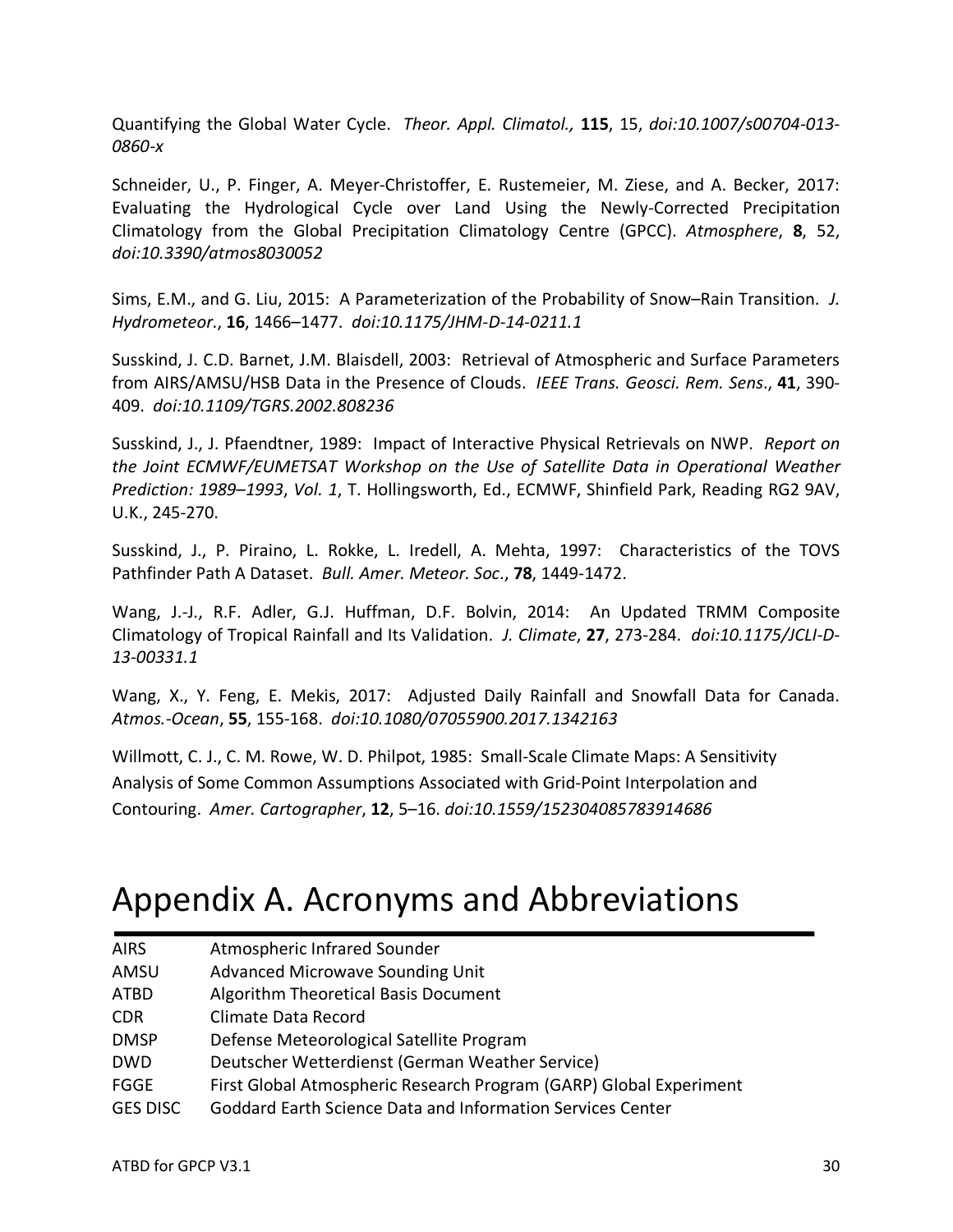| <b>GEWEX</b>      | Global Water and Energy Exchange project                                          |
|-------------------|-----------------------------------------------------------------------------------|
| GHz               | gigahertz                                                                         |
| <b>GMS</b>        | Geosynchronous Meteorological Satellite                                           |
| <b>GOES</b>       | Geosynchronous Operational Environmental Satellite                                |
| <b>GPCC</b>       | <b>Global Precipitation Climatology Centre</b>                                    |
| <b>GPCP</b>       | <b>Global Precipitation Climatology Project</b>                                   |
| <b>GPM</b>        | <b>Global Precipitation Measurement</b>                                           |
| <b>GPROF</b>      | Goddard Profiling retrieval algorithm                                             |
| <b>GSFC</b>       | <b>Goddard Space Flight Center</b>                                                |
| <b>GTS</b>        | <b>Global Telecommunications System</b>                                           |
| HIRS2             | High-Resolution Infrared Sounder 2                                                |
| IR                | infrared                                                                          |
| <b>MEaSUREs</b>   | Making Earth Science Data Records for Use in Research Environments                |
| MERRA2            | Modern-Era Retrospective analysis for Research and Applications Version 2         |
| MeteoSat          | Meteorological Satellite                                                          |
| <b>MCTG</b>       | Merged CloudSat, Tropical Rainfall Measurement Mission (TRMM), and Global         |
|                   | Precipitation Measurement (GPM) misson Climatology                                |
| <b>MSU</b>        | Microwave Sounding Unit                                                           |
| <b>MTSat</b>      | Multi-functional Transport Satellite                                              |
| <b>NASA</b>       | National Aeronautics and Space Administration                                     |
| <b>NCEI</b>       | National Centers for Environmental Information                                    |
| <b>NetCDF</b>     | Network Common Data Format                                                        |
| <b>NOAA</b>       | National Oceanic and Atmospheric Administration                                   |
| <b>OPI</b>        | Outgoing Longwave Radiation (OLR) Precipitation Index                             |
| PERSIANN          | Precipitation Estimation from Remotely Sensed Information using Artificial Neural |
|                   | <b>Networks</b>                                                                   |
| <b>PMW</b>        | passive microwave                                                                 |
| SG                | Satellite-Gauge                                                                   |
| <b>SRT</b>        | Sensor Research Team                                                              |
| SSMI              | Special Sensor Microwave/Imager                                                   |
| <b>SSMIS</b>      | Special Sensor Microwave Imager/Sounder                                           |
| SSMT <sub>2</sub> | Special Sensor Microwave/Temperature 2                                            |
| <b>SWE</b>        | snow water equivalent                                                             |
| <b>TCC</b>        | <b>Tropical Combined Climatology</b>                                              |
| <b>TOVS</b>       | Television InfraRed Operational Satellite (TIROS) Operational Vertical Sounder    |
| <b>TRMM</b>       | <b>Tropical Rainfall Measuring Mission</b>                                        |
| <b>WCRP</b>       | World Climate Research Programme                                                  |